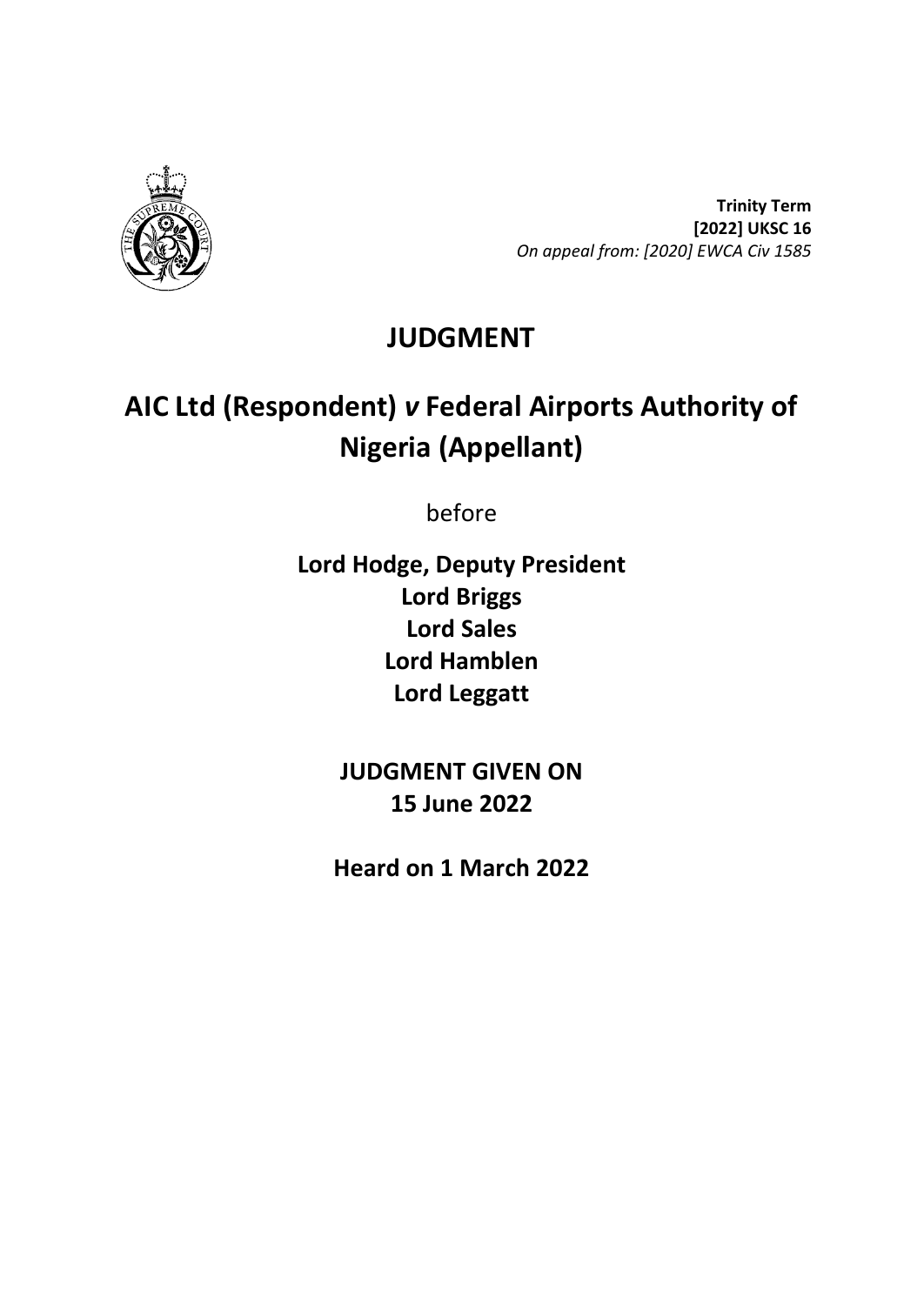*Appellant* Riaz Hussain QC Omar Eljadi (Instructed by Squire Patton Boggs (UK) LLP (London))

*Respondent* Paul Key QC (Instructed by McDermott Will & Emery UK LLP (London))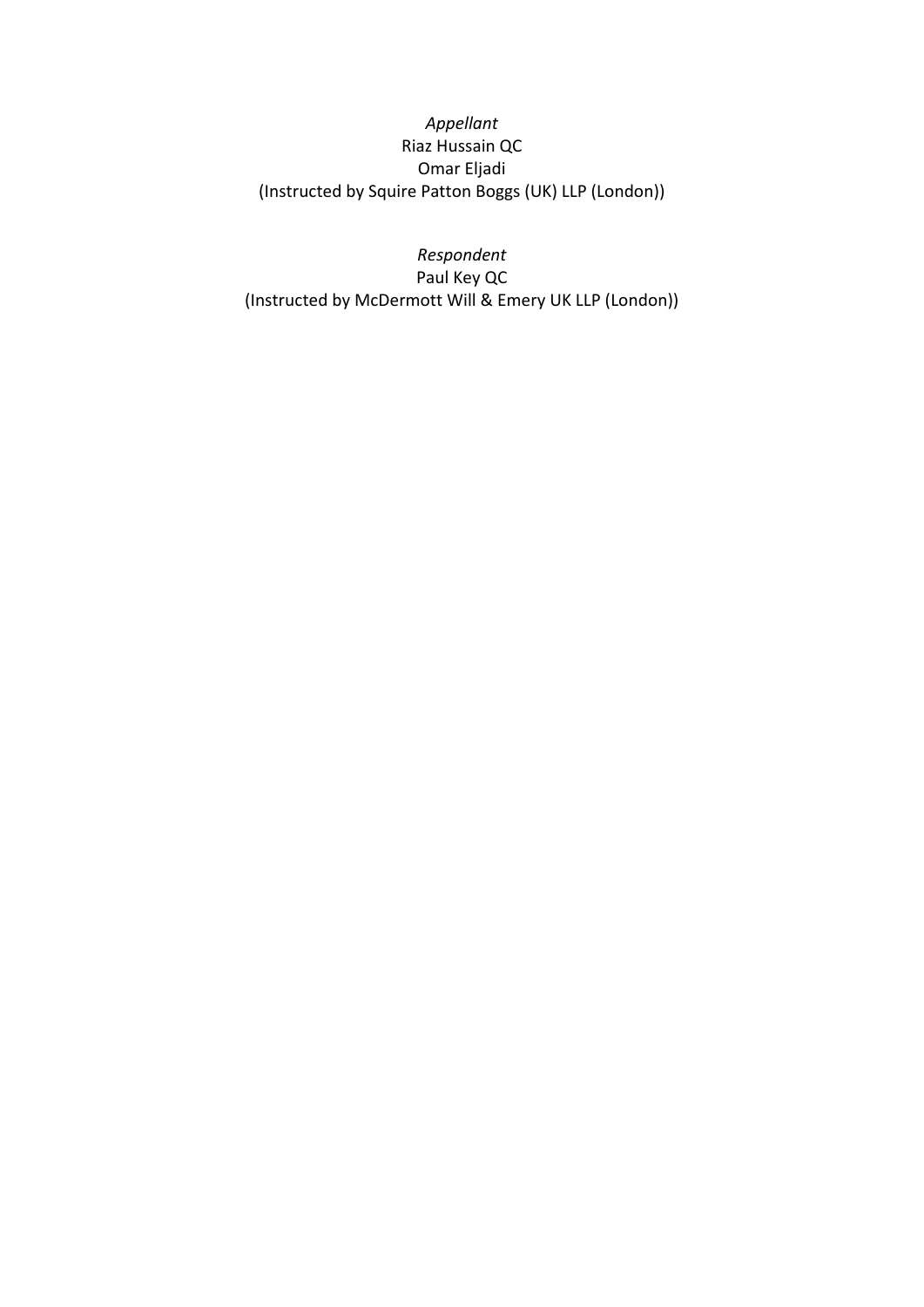#### **LORD BRIGGS AND LORD SALES: (with whom Lord Hodge, Lord Hamblen and Lord Leggatt agree)**

1. A judge delivers judgment in open court and makes an appropriate order. A few hours, or days, later, but before the formal written minute of the order has been sealed by the court, the judge receives a request from one of the parties to re-consider both the judgment and the order. What should the judge do? This problem may arise at all levels in civil litigation, from interim and case management hearings, to final orders made at the end of a trial and even to orders made, but not yet sealed, on appeal. There is no doubt that the judge has power to re-open the judgment and order at any time until the order has been sealed, but the question raised by this appeal is by what process, and in accordance with what principles, should the judge decide whether or not to exercise that power?

2. In *In re L (Children) (Preliminary Finding: Power to Reverse)* [2013] UKSC 8; [2013] 1 WLR 634 ("*Re L*"), at para 27, Baroness Hale of Richmond (with whom the other members of the court agreed) said that the judge should seek to resolve the problem by doing justice in accordance with the overriding objective. *Re L* was a case which had come up from the Family Court, concerning an interim order in a factfinding hearing in relation to deciding what care arrangements should be made in relation to two small children. The overriding objective in that context was that specified in the Family Procedure Rules ("the FPR"). FPR Part 1.1(1) stated that the rules were a new procedural code "with the overriding objective of enabling the court to deal with cases justly, having regard to any welfare issues involved". Thus in the context of that regime the overriding objective gives emphasis to securing the welfare of children.

3. The present case is governed by the Civil Procedure Rules ("the CPR"). CPR Part 1.1(1) states that the rules are a new procedural code "with the overriding objective of enabling the court to deal with cases justly and at proportionate cost". CPR Part 1.1(2) sets out a list of six factors included in that concept. These include "enforcing compliance with rules, practice directions and orders": CPR Part 1.1(2)(f). This subparagraph was added by amendment in 2013, after *Re L.*

4. The judge said that application of the overriding objective in this context was a question of balance. But the Court of Appeal said that was wrong. She should have conducted a two-stage analysis, asking at the first stage whether it was right in principle to entertain the application to re-consider at all and then, but only if that produced an affirmative answer, to consider the application on its merits at the second stage. The Court of Appeal also made other criticisms of the judge's approach.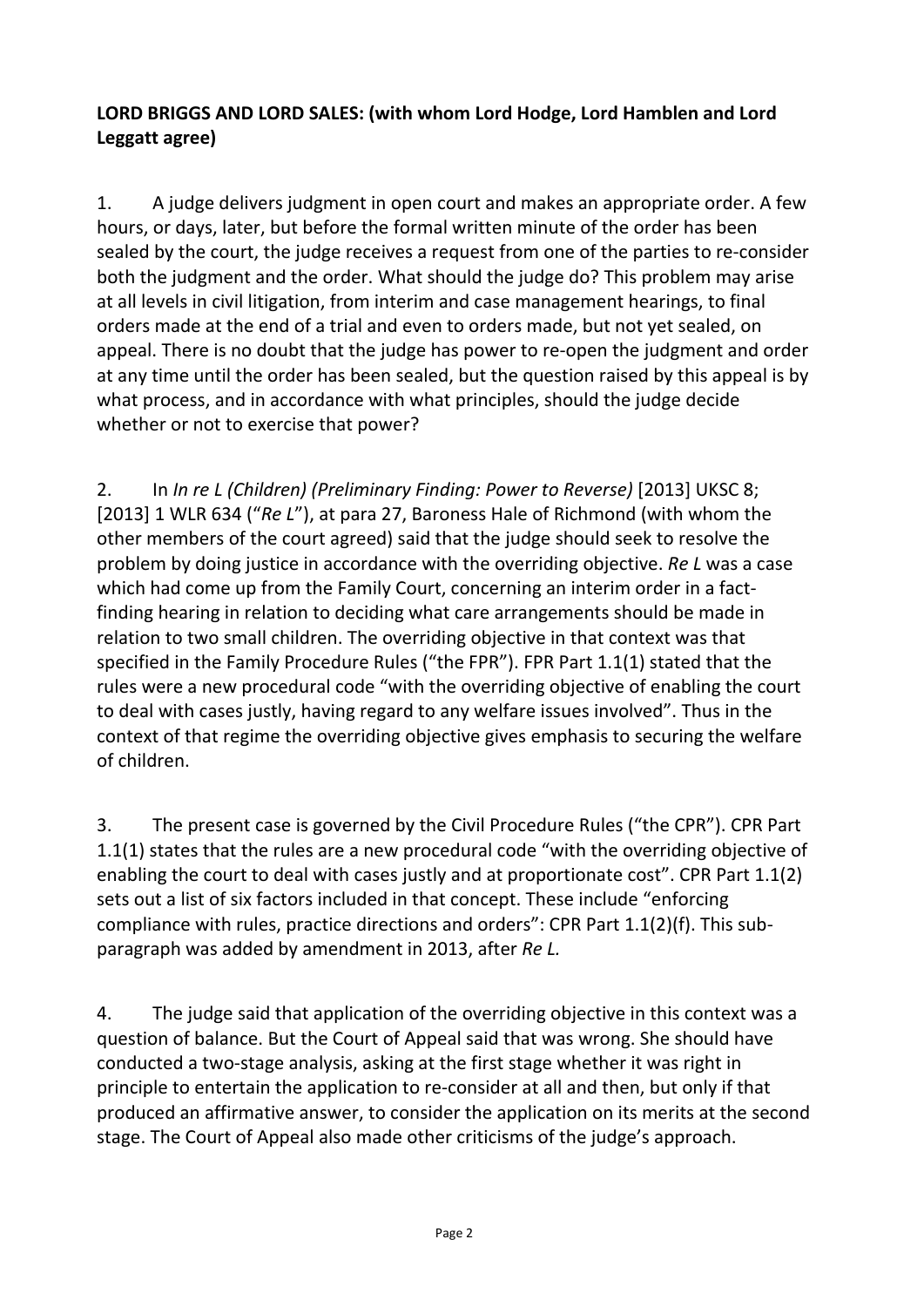5. In our view both the judge and the Court of Appeal were only partly right, but the obvious tension between their respective approaches means that it is now appropriate to re-state the applicable principles more fully than in *Re L*, not least because the overriding objective in the two contexts is different and the overriding objective in the CPR has itself been subject to relevant change since 2013. We shall do so by reference to the perhaps unusual facts of the present case, since our function is first to determine whether the judge and / or the Court of Appeal went wrong in their application of the relevant principles to those facts and secondly, if (as we consider) they both did, to re-exercise the judge's original discretion afresh, on the basis of those facts as they now are.

# **The Facts**

6. The proceedings in which this appeal has arisen are civil proceedings to obtain the court's permission to enforce in England and Wales a foreign arbitration award, under the Convention on the Recognition and Enforcement of Foreign Arbitral Awards adopted by the United Nations Conference on International Commercial Arbitration in New York on 10 June 1958 ("the New York Convention"). The successful claimant in the arbitration was AIC Ltd, the respondent in this appeal ("AIC"). The respondent in the arbitration was the Federal Airports Authority of Nigeria ("FAAN"), the appellant in this appeal. The arbitration took place in Nigeria pursuant to an arbitration agreement contained in a development lease between FAAN and AIC dated 17 February 1998. The judicial arbitrator (Kayode Eso J) ordered FAAN to pay US\$48.13m to AIC, plus interest at 18% per annum by his award dated 1 June 2010 ("the Award").

7. FAAN challenged the Award in proceedings in Nigeria and succeeded at first instance in June 2013, but AIC's appeal was allowed by the Nigerian Court of Appeal, on procedural grounds, in June 2015. The matter was remitted to the Federal High Court. But FAAN appealed to the Supreme Court of Nigeria and AIC cross-appealed to argue that the Nigerian Court of Appeal ought to have dismissed FAAN's set-aside application and granted AIC's application to enforce the Award. That is how matters rested until 31 January 2022 when the Supreme Court of Nigeria struck out both FAAN's appeal and AIC's cross-appeal and confirmed that the case should be remitted to the Federal High Court.

8. Meanwhile, on 10 January 2019 AIC started proceedings in England by issuing an application without notice to FAAN by way of an arbitration claim form to enforce the Award under the New York Convention pursuant to sections 66 and 101 of the Arbitration Act 1996 ("the Enforcement Claim"). The Enforcement Claim came before O'Farrell J who made an order for enforcement on 28 February 2019 without a hearing, with permission to FAAN to apply to set it aside within 22 days after service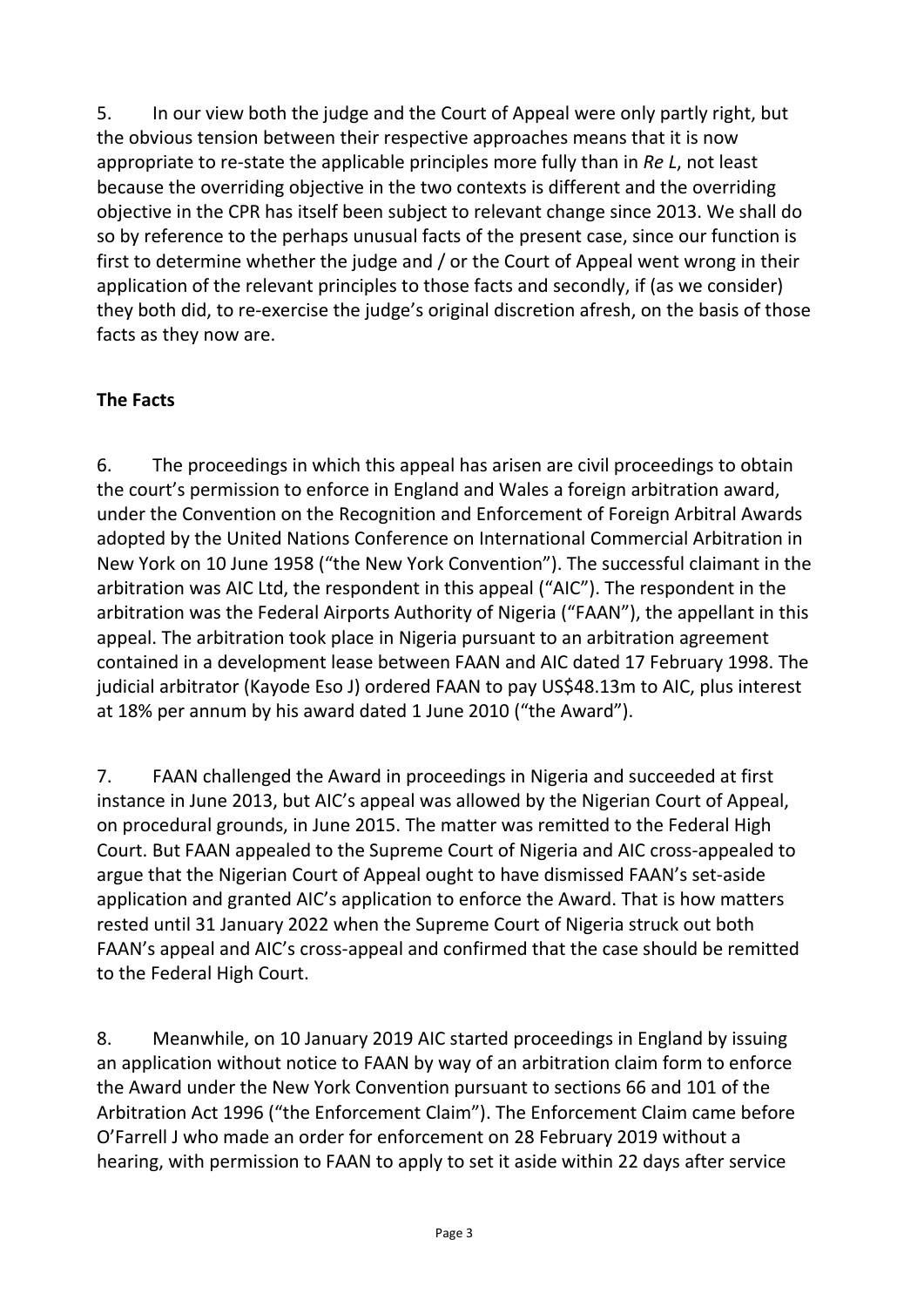("the without notice order"). FAAN did so apply, seeking an adjournment of the Enforcement Claim on the ground that its claim to set aside the Award was still pending in Nigeria. AIC cross-applied for a condition that any adjournment should be on terms that FAAN provided security.

9. These applications were heard together by Veronique Buehrlen QC sitting as a deputy judge of the High Court ("the Judge") on 25 July 2019. By her reserved judgment delivered on 13 August 2019 she set aside the without notice order and adjourned the Enforcement Claim pending the outcome of the Nigerian set-aside proceedings, but on condition that FAAN provide security in the sum of US\$24,062,000 in a form to be agreed. FAAN sought permission to appeal on 3 September, but this was refused by the Court of Appeal on 11 November 2019.

10. While that application for permission was pending, AIC sought and obtained from the Judge on 17 September 2019 an order that the security be provided by bank guarantee ("the Guarantee") by 29 October 2019, with permission to AIC to apply to enforce the Award if the Guarantee was not forthcoming by then. By a last-minute application to the Court of Appeal made on 29 October FAAN obtained an extension of time for provision of the Guarantee until three days after the determination of its application for permission to appeal. Thus the extended deadline for the provision of the Guarantee became 4.30 pm on 14 November 2019, after the refusal of permission to appeal three days earlier.

11. That deadline passed without the Guarantee being provided. FAAN made another last-minute application on 14 November for a further extension of time until 5 December 2019, while AIC cross-applied for permission to enforce the Award. Both applications were heard by the Judge at a short oral hearing early in the afternoon on 6 December. The Guarantee was even then still not forthcoming, and leading counsel for FAAN told the judge that he could not properly seek further time or oppose the grant of permission for the enforcement of the Award. Almost inevitably the Judge gave an immediate oral judgment and made an order permitting AIC to enforce the Award, at about 14.20 on 6 December ("the Enforcement Order"). The Enforcement Order was not sealed at this stage.

12. In the meantime FAAN had been taking belated steps to obtain the requisite Guarantee. According to FAAN's evidence, it had to secure approval from various Government Ministries and the Central Bank of Nigeria for the arrangements to establish the Guarantee. FAAN had known since June 2019 that security would be sought, since 13 August 2019 that security would have to be provided and since 17 September 2019 that the security should be in the form of the Guarantee if FAAN wished to resist an order permitting AIC to enforce the Award. FAAN knew definitively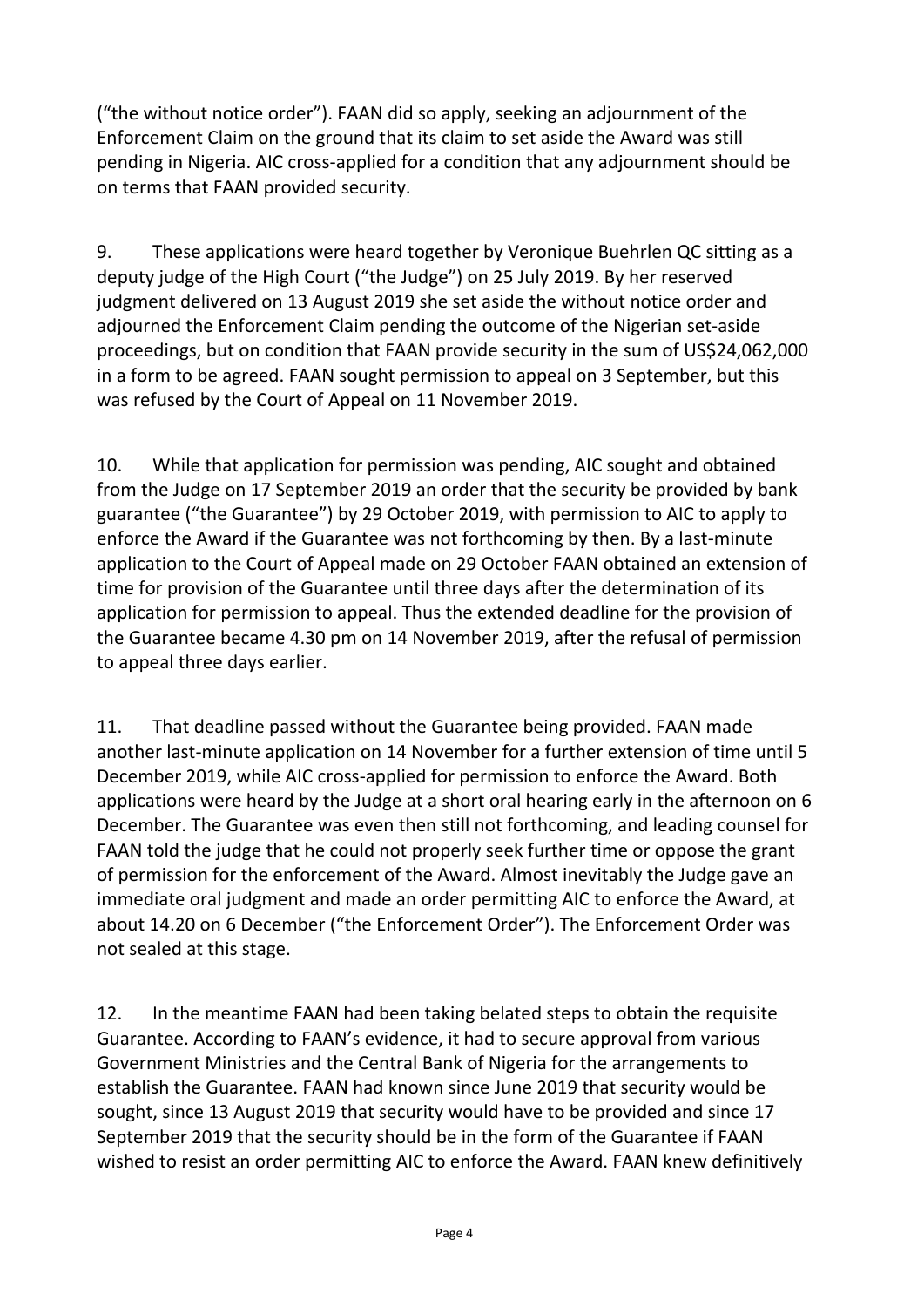on 11 November that the Guarantee was required to be made available by 14 November 2019. Despite this, it was only on 2 December 2019 that the Central Bank had been approached.

13. Thereafter, things progressed with some speed. On 6 December the Guarantee was issued by Standard Chartered Bank ("SCB") and it was made available to FAAN's legal team later that afternoon. They passed a copy of it on to AIC by email at 17.17 on that day, stating that FAAN intended to apply to the Judge to re-open her judgment and the Enforcement Order given earlier that afternoon. That application was made by FAAN on 8 December, coupled with an application for relief from sanctions imposed for the late provision of the Guarantee. The applications were heard by the Judge on 13 December, after she had ordered that the Enforcement Order should not be sealed in the meantime.

14. Pursuant to an impressive *ex tempore* judgment delivered under pressure of time at the end of the hearing the Judge set aside the Enforcement Order, extended time for the provision of the Guarantee until 9 December (by when it had of course been provided), granted relief from sanctions, and adjourned the application for enforcement of the Award pending the outcome of the Nigerian set-aside proceedings ("the Set-aside Order"). Its effect was to prevent the enforcement of the Guarantee in the meantime.

15. It will be necessary to review the Judge's reasoning in greater detail in due course but, in outline, she concluded that (i) the provision of the Guarantee just after the 6 December hearing amounted to a sufficiently important change of circumstances to justify re-consideration of the Enforcement Order; (ii) there was sufficiently good reason for the delay in the provision of the Guarantee to justify relief from sanctions; and (iii) it was just to set aside AIC's permission to enforce the Award because it now had the Guarantee, which had been intended to be the price for an adjournment of AIC's application to enforce the Award, whereas to leave the Enforcement Order in place would be to give AIC the benefit of both the Guarantee and permission to proceed to enforce the Award at the same time. That would be to give AIC the unintended benefit of a procedural windfall.

16. AIC appealed, seeking the re-instatement of the Enforcement Order. The Court of Appeal (Flaux, Coulson and Carr LJJ) allowed the appeal. It will again be necessary to review the court's reasons for doing so in greater detail in due course but, in outline, Coulson LJ (with whom the other members of the court agreed) concluded that: (i) the judge should have conducted the two-stage process set out above, considering at the first stage whether in principle the re-consideration application should be entertained at all; (ii) had she done so, she should have concluded that the late provision of the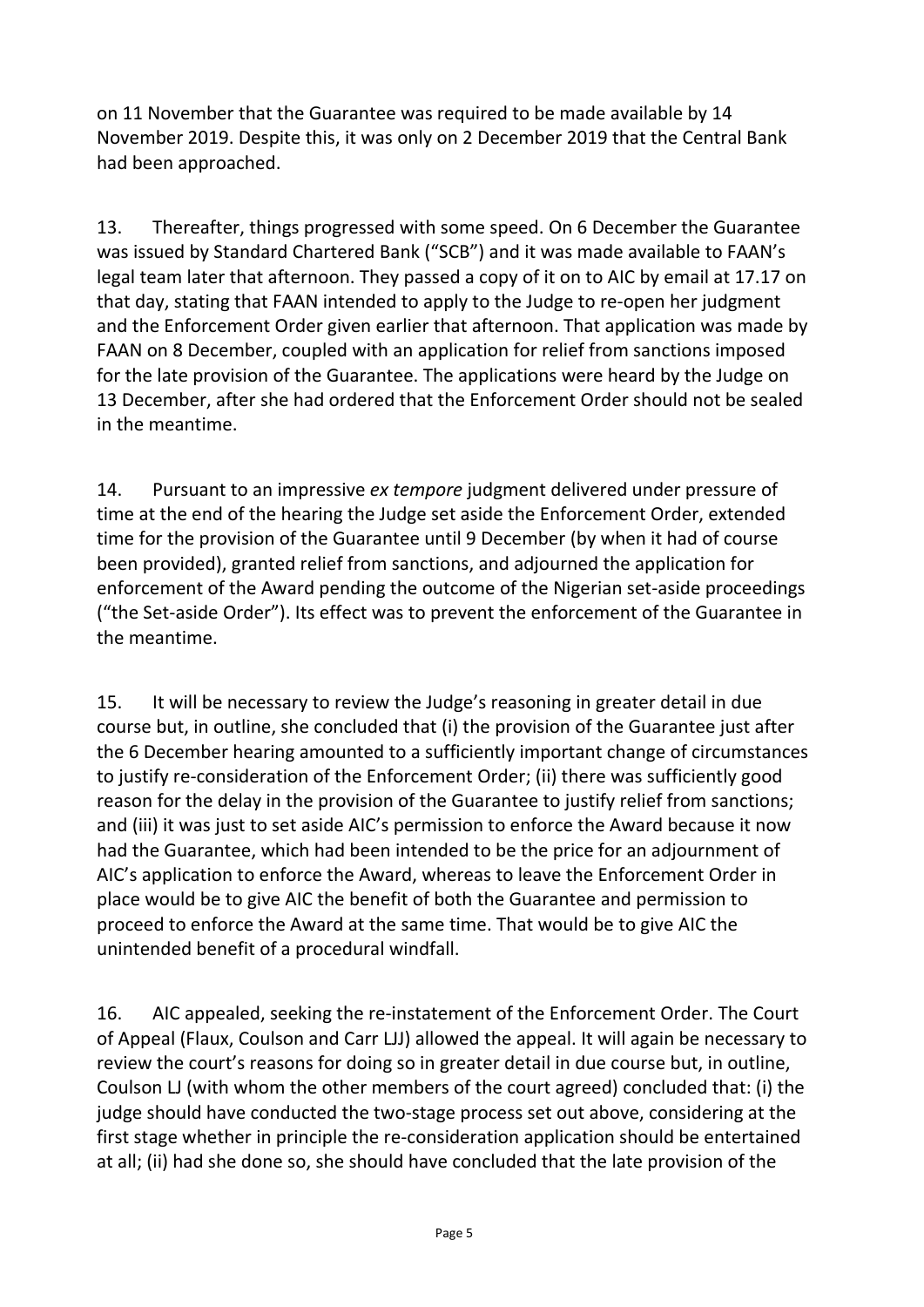Guarantee was not a sufficiently compelling reason for re-considering the Enforcement Order; and (iii) there was no sufficient explanation for the delay in providing the Guarantee either to justify relief from sanctions or to make it just to set aside the Enforcement Order.

17. The result of the reinstatement of the Enforcement Order by the Court of Appeal was that AIC had both an unlimited right to enforce the Award in England and the benefit of the Guarantee, as an asset against which to enforce. Since the Guarantee had been provided to AIC by FAAN's legal team, AIC was in a position to call on it and duly did so promptly after receiving it on 6 December 2019. After the position in relation to the Enforcement Order was determined by the Court of Appeal, the Guarantee was paid in full by SCB. Meanwhile further enforcement of the Award was stayed by this court pending this appeal.

#### **The CPR, the FPR and the Authorities**

18. The CPR Part 1.1 sets out the Overriding Objective applicable in ordinary civil proceedings. The CPR came into effect in April 1999. In its original form, Part 1.1(1) stated that the CPR were "a new procedural code with the overriding objective of enabling the court to deal with cases justly". Part 1.1 was later amended and now reads as follows:

> $''(1)$  These Rules are a procedural code with the overriding objective of enabling the court to deal with cases justly and at proportionate cost.

(2) Dealing with a case justly and at proportionate cost includes, so far as is practicable -

> (a) ensuring that the parties are on an equal footing and can participate fully in proceedings, and that parties and witnesses can give their best evidence;

(b) saving expense;

(c) dealing with the case in ways which are proportionate -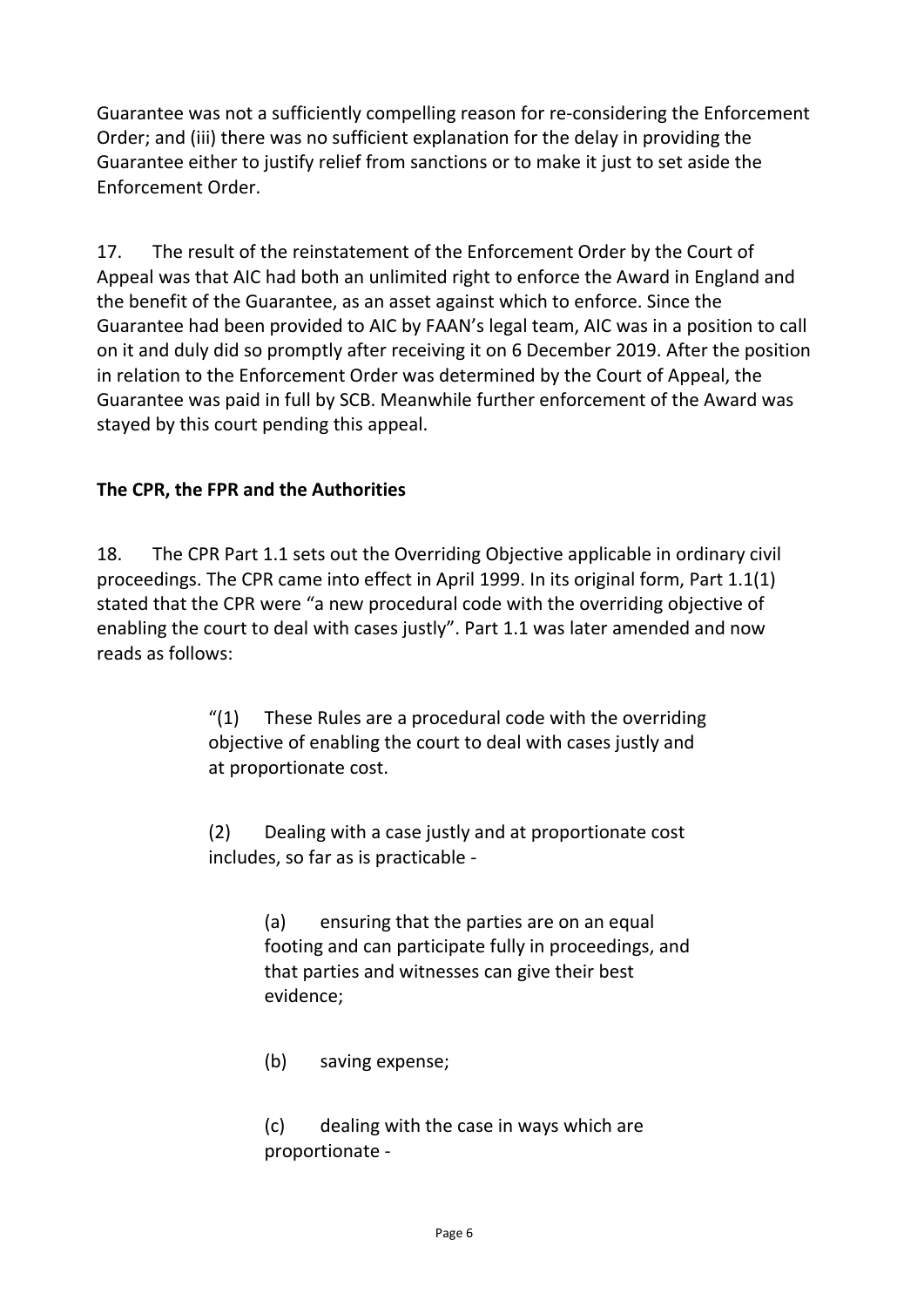- (i) to the amount of money involved;
- (ii) to the importance of the case;
- (iii) to the complexity of the issues; and
- (iv) to the financial position of each party;

(d) ensuring that it is dealt with expeditiously and fairly;

(e) allotting to it an appropriate share of the court's resources, while taking into account the need to allot resources to other cases; and

(f) enforcing compliance with rules, practice directions and orders."

As we have noted, sub-paragraph (f) was added by amendment in 2013.

19. In order to understand the significance of this court's decision in *Re L* it is necessary to compare the CPR with the FPR. FPR Part 1.1 sets out the Overriding Objective applicable in family proceedings as follows:

> " $(1)$  These rules are a new procedural code with the overriding objective of enabling the court to deal with cases justly, having regard to any welfare issues involved.

(2) Dealing with a case justly includes, so far as is practicable -

> (a) ensuring that it is dealt with expeditiously and fairly;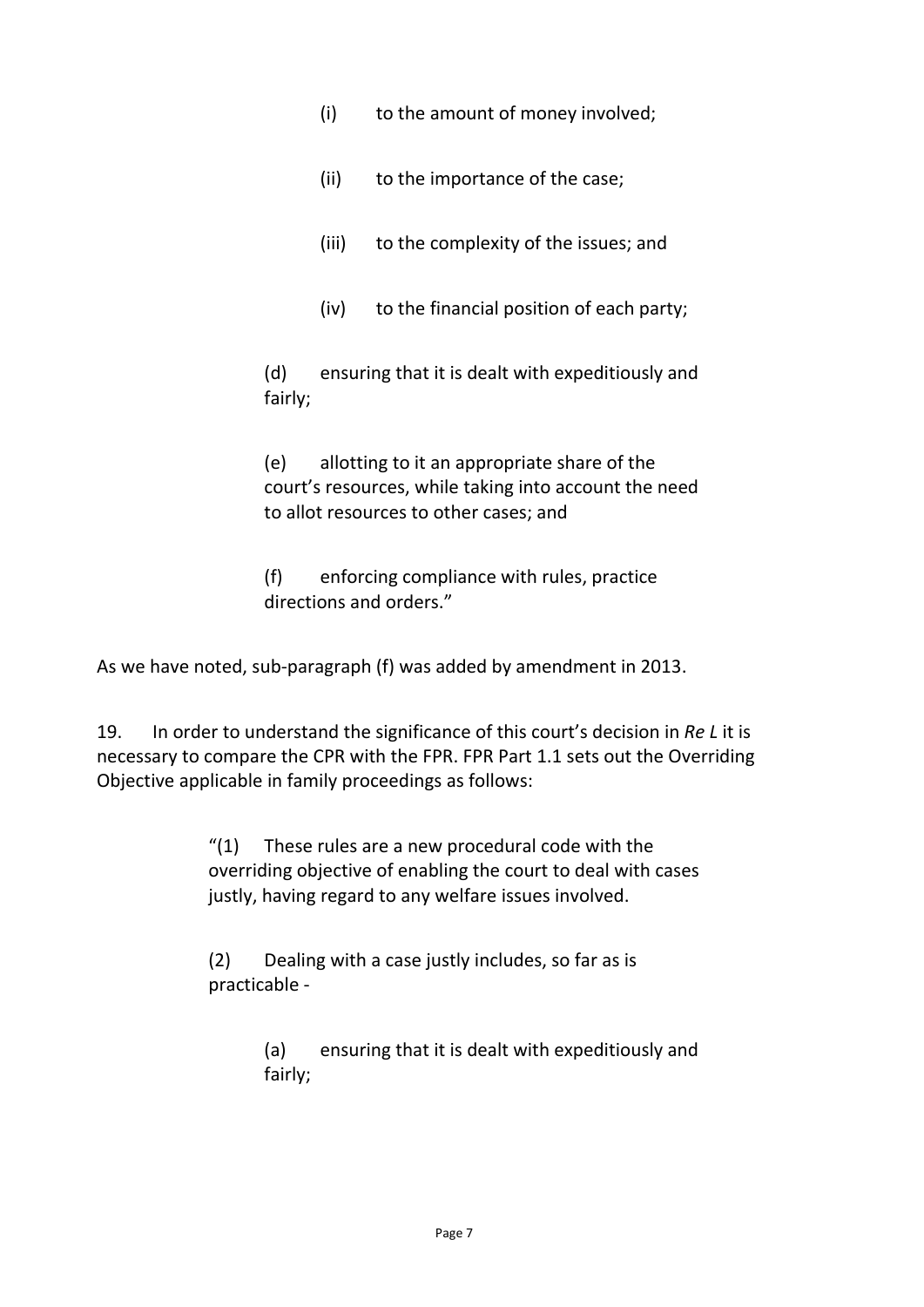(b) dealing with the case in ways which are proportionate to the nature, importance and complexity of the issues;

(c) ensuring that the parties are on an equal footing;

(d) saving expense; and

(e) allotting to it an appropriate share of the court's resources, while taking into account the need to allot resources to other cases."

20. *Re L* concerned care proceedings brought by a local authority in respect of two children after one of them had been found to have non-accidental injuries. As a prelude to considering what care orders to make for the welfare of the children, the judge conducted a preliminary fact-finding hearing to determine the identity of the perpetrator. Each parent accused the other of being the sole perpetrator. The judge gave an oral judgment which concluded that the father was the perpetrator and an order was drawn up to state that conclusion. However, before it was sealed the judge issued a second judgment in which she said that, upon reconsideration, she was unable to find to the requisite standard which of the parents was the perpetrator and that it could have been either of them. On the mother's appeal, the Court of Appeal (Thorpe LJ and Sir Stephen Sedley, Rimer LJ dissenting) [2013] 1 FLR 209 held that the judge should not have reversed her decision. The majority emphasised the importance of finality. Sir Stephen Sedley said, at para 80, that something more than a change in the judge's mind was required, because "it will only be exceptionally that the interests of finality are required to give way to the larger interests of justice." However, the father's appeal to this court was allowed and the judge's revised judgment was restored.

21. Although the appeal arose in the context of care proceedings, Baroness Hale (giving a judgment with which the other members of the court agreed) conducted a general review of the law regarding the ambit of the discretion available to a judge to set aside and revise a judgment or order before the order is sealed. As she noted (para 16), "[i]t has long been the law that a judge is entitled to reverse his decision at any time before his order is drawn up and perfected", ie by being sealed. The judge in the case therefore had the power to change her mind and the question was whether she should have exercised it.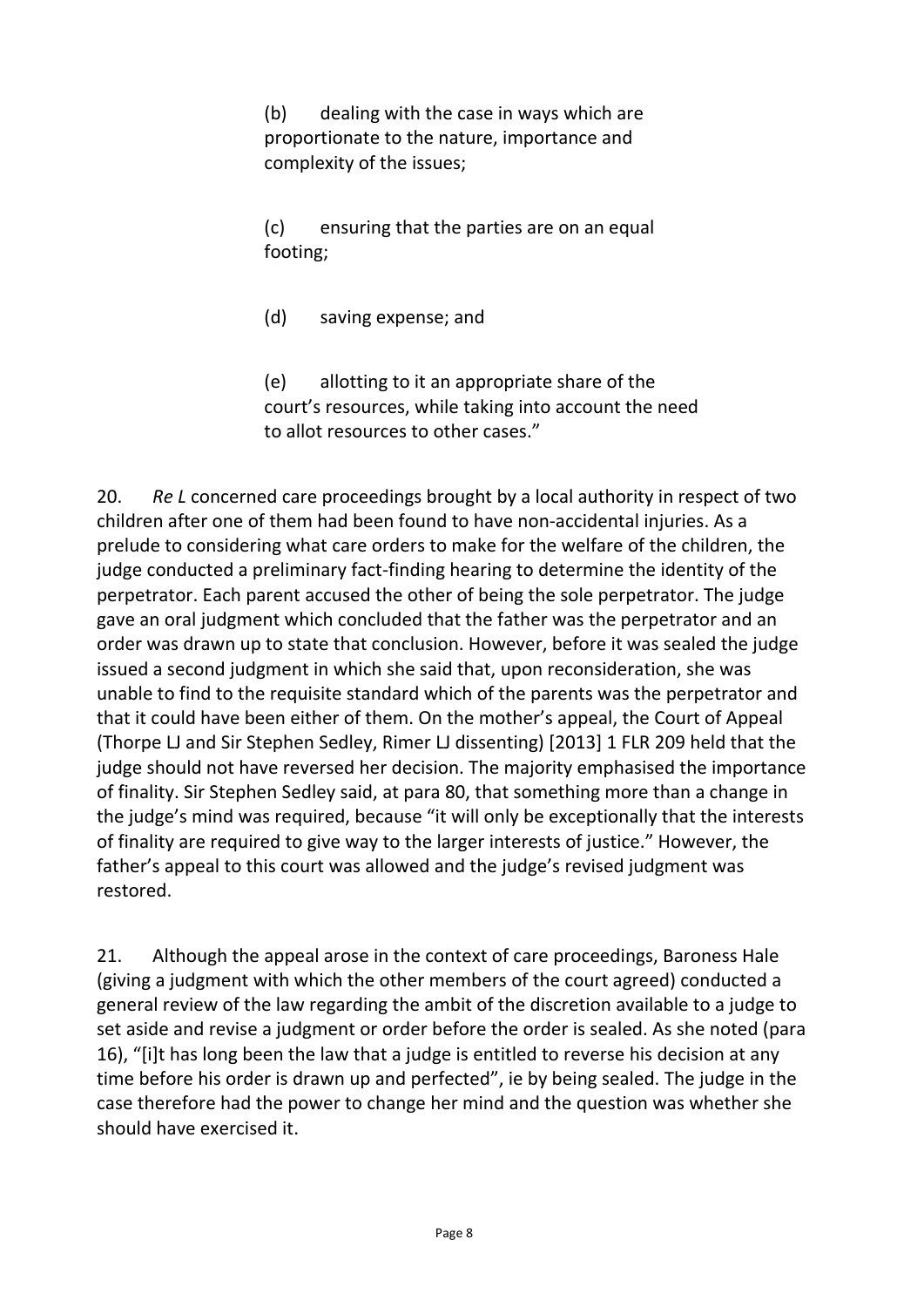22. Baroness Hale reviewed the authorities relevant to this issue. In *In re Barrell Enterprises* [1973] 1 WLR 19, CA ("*Barrell*"), Russell LJ, giving the judgment of the court said (p 23-24) "[w]hen oral judgments have been given, either in a court of first instance or on appeal, the successful party ought save in most exceptional circumstances to be able to assume that the judgment is a valid and effective one." In *Stewart v Engel* [2000] 1 WLR 2268 the Court of Appeal held that the power to recall orders before perfection survived the coming into force of the CPR. The majority held that the "most exceptional circumstances" test in *Barrell* continued to govern that power; but Clarke LJ dissented and would have held that the starting point when considering whether the power should be exercised was the Overriding Objective in the CPR.

23. After referring to other decisions of the Court of Appeal regarding the exercise of the power of revision, Baroness Hale said this (para 27):

> "Thus one can see the Court of Appeal struggling to reconcile the apparent statement of principle in the *Barrell* case …, coupled with the very proper desire to discourage the parties from applying for the judge to reconsider, with the desire to do justice in the particular circumstances of the case. This court is not bound by the *Barrell* case or by any of the previous cases to hold that there is any such limitation upon the acknowledged jurisdiction of the judge to revisit his own decision at any time up until his resulting order is perfected. I would agree with Clarke LJ in *Stewart v Engel* [2000] 1 WLR 2268, 2282 that his overriding objective must be to deal with the case justly. A relevant factor must be whether any party has acted upon the decision to his detriment, especially in a case where it is expected that they may do so before the order is formally drawn up. On the other hand, in *In re Blenheim Leisure (Restaurants) Ltd* [The Times, 9 November 1999], Neuberger J gave some examples of cases where it might be just to revisit the earlier decision [ie a plain mistake by the court, the parties' failure to draw to the court's attention a plainly relevant fact or point of law and the discovery of new facts after the judgment was given]. But these are only examples. A carefully considered change of mind can be sufficient. Every case is going to depend upon its particular circumstances."

24. The point made by Clarke LJ in *Stewart v Engel* at p 2282, which Baroness Hale approved and adopted, was that, quoting CPR Part 1.1(1) in its original form and the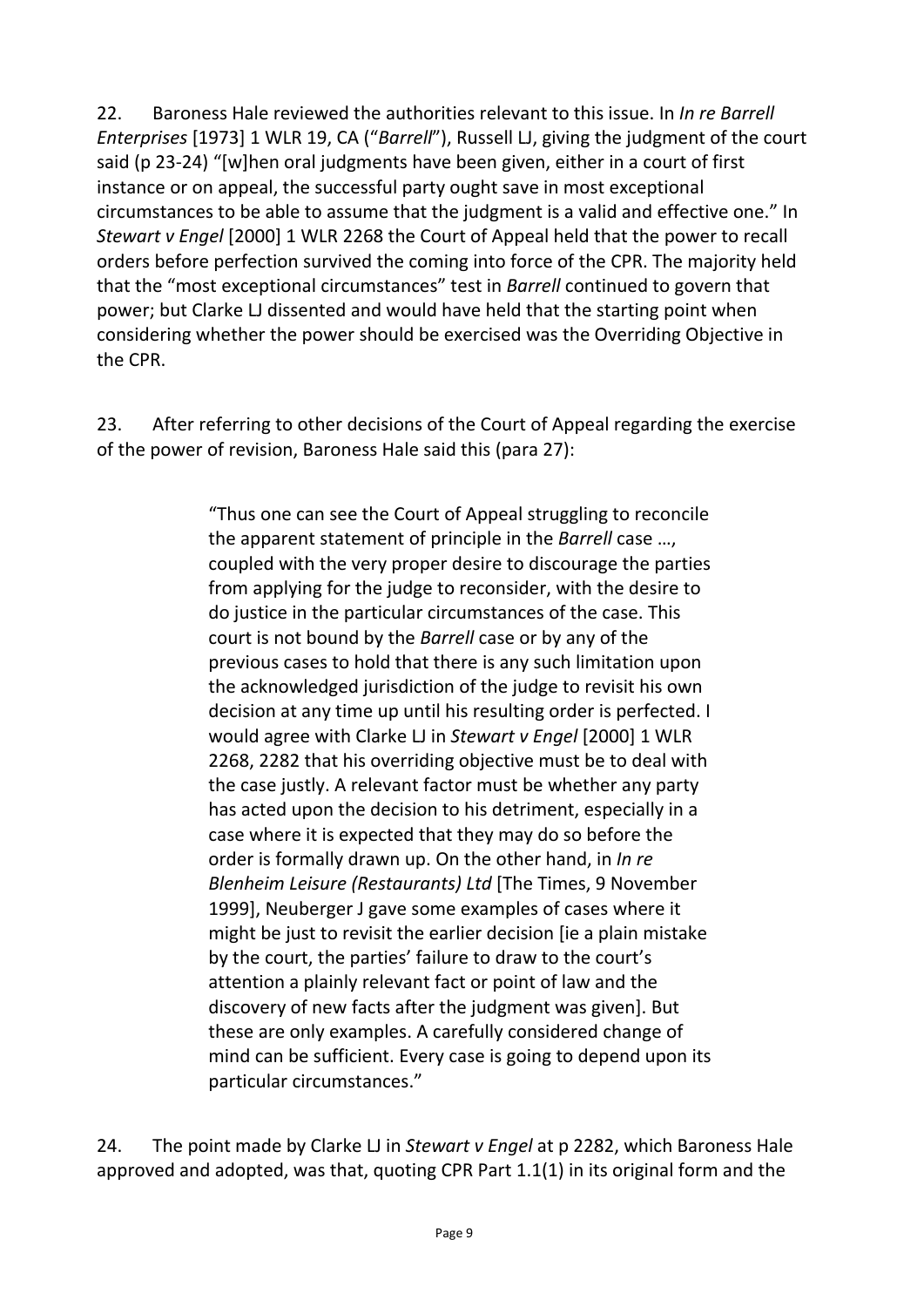judgment of Lord Woolf MR in *Biguzzi v Rank Leisure Plc* [1999] 1 WLR 1926, 1930- 1931, the CPR were a new procedural code with the overriding objective of enabling the court to deal with cases justly, and that authorities decided under the old procedural regime should not be taken as binding. Accordingly, Clarke LJ stated (p 2283) that the exercise of the power of revision should not be decided by application of principles adopted in earlier cases including *Barrell* but by reference to the CPR.

25. The logic of this point in the context of the care proceedings in *Re L* was that the FPR, like the CPR, were a new code and accordingly represented a new start for procedural law in the family law field, subject to their own Overriding Objective. Baroness Hale referred to the terms of FPR Part 1.1(1) at para 38. She referred in her judgment to authorities in both the family law area and the ordinary civil law area and her observations in para 27 were in fairly general terms. She did not there seek to examine in fine detail the then current formulations of the Overriding Objective in the FPR and in the CPR, nor did she seek herself to lay down any definitive formula. Instead, (a) she affirmed that *Barrell* was no longer to be taken to lay down any statement of relevant principle, (b) rather, the question should be approached through the prism of the Overriding Objective (ie in whichever procedural code was applicable), and (c) she gave some very general indications of the sort of factors which might be relevant.

26. These included the indication that courts would have in mind "the very proper desire to discourage the parties from applying" for reconsideration of orders, which was a reference to the general desirability of finality in litigation. At para 29 she said that the majority in the Court of Appeal "were, of course, … right to stress the importance of finality …". However, the weight to be attached to this factor may vary depending on the nature of the case and the nature of the decision.

27. In her judgment, Baroness Hale emphasised two features which reduced the weight attaching to finality in *Re L*: (i) it was a case involving orders affecting the upbringing of children, in relation to which the welfare of the children was a predominant concern; and (ii) since the order was made at a preliminary stage in the proceedings it was a case management decision which the court had power to revoke under the relevant rules (paras 29 and 32-45). For the first point, she referred to section 1 of the Children Act 1989 (paras 1-2, 29 and 41) and to FPR Part 1.1(1) (para 38) and emphasised that "no judge should be required to decide the future placement of a child upon what he or she believes to be a false basis" (para 29) and that "it cannot be in the best interests of the child to require the judge to conduct the welfare proceedings on the basis of a false substratum of fact" (para 401). Indeed, so powerful is that factor that she was prepared to contemplate the possibility (without deciding the point) that in children cases, unlike in other contexts, it might be open to a judge to change their mind after an order is sealed even in the absence of any change of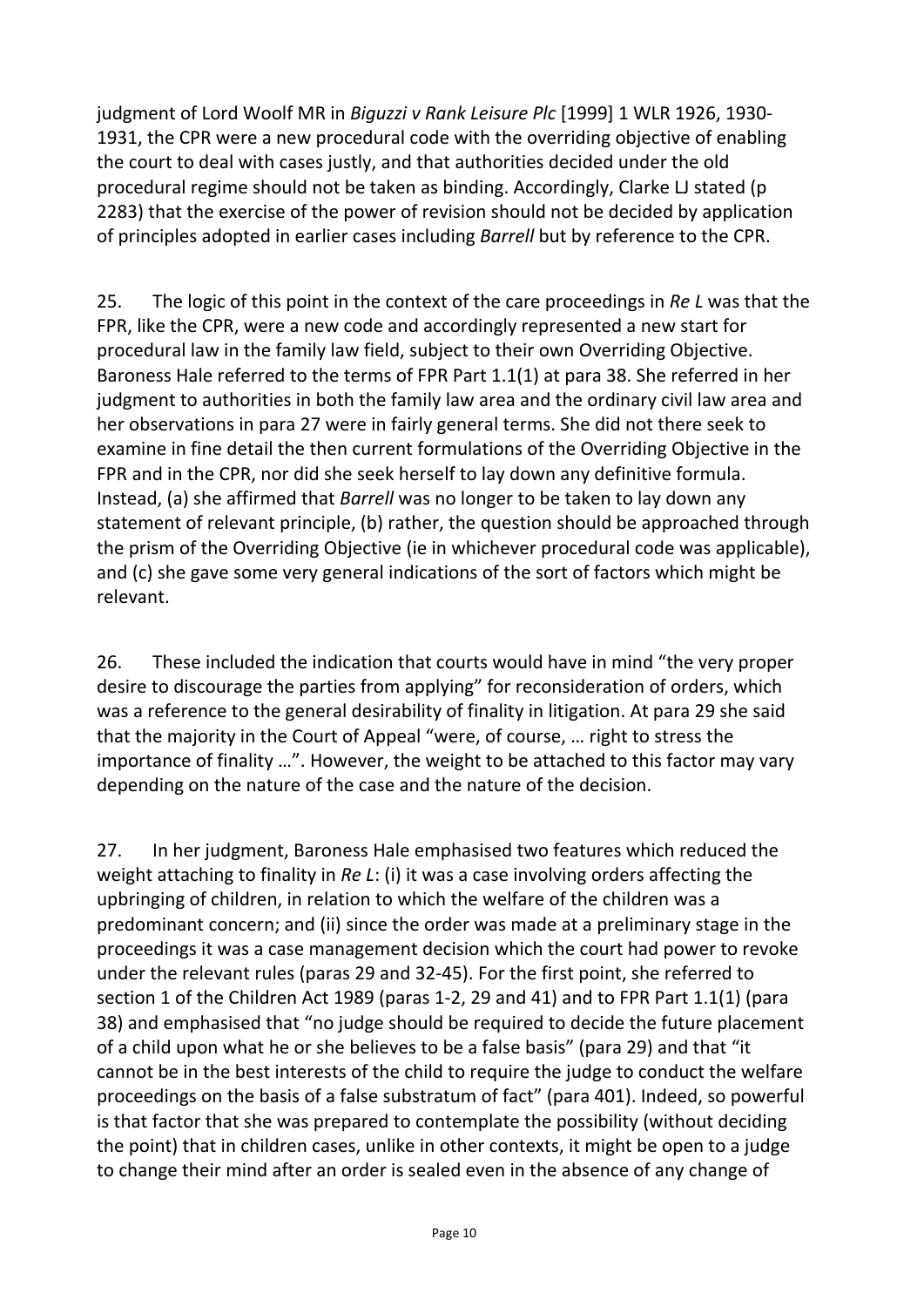circumstances: see, in particular, para 41 ("children cases may be different from other civil proceedings, because the consequences are so momentous for the child and for the whole family").

28. By contrast, the present case is governed by the CPR, not the FPR, and is concerned with commercial litigation and the making of a final order, ie the Enforcement Order. There is a strong public interest in the finality of litigation in this context under the Overriding Objective in the CPR.

## **The Relevant Principles**

29. As this court observed in *Sainsbury's Supermarkets Ltd v MasterCard Inc* [2020] UKSC 24; [2020] Bus LR 1196, paras 238-239 ("*Sainsbury's Supermarkets*"), the higher courts have in a number of respects laid down important and binding principles regarding what justice requires in the context of litigation which are relevant to the application of the Overriding Objective in the CPR, and one of these is that there should be finality in litigation. This is a general principle with various aspects, including the rule in *Henderson v Henderson* (1843) 3 Hare 100 by which a party is precluded "from raising in subsequent proceedings matters which were not, but could and should have been raised in the earlier ones" (see *Virgin Atlantic Airways Ltd v Zodiac Seats UK Ltd* [2013] UKSC 46; [2014] AC 160, para 17). This rule "is firmly underwritten by and inherent in the overriding objective [in the CPR]" (*Sainsbury's Supermarkets*, para 239). As Sir Thomas Bingham MR explained in *Barrow v Bankside Members Agency Ltd*  [1996] 1 WLR 257, 260, in a passage quoted in *Sainsbury's Supermarkets*, para 239:

> "The rule in *Henderson v Henderson* … requires the parties, when a matter becomes the subject of litigation between them in a court of competent jurisdiction, to bring their whole case before the court so that all aspects of it may be finally decided … once and for all. In the absence of special circumstances, the parties cannot return to the court to advance arguments, claims or defences which they could have put forward for decision on the first occasion but failed to raise."

30. The foregoing review of the authorities shows that the task of a judge faced with an application to reconsider a judgment and/or order before the order has been sealed is to do justice in accordance with the relevant Overriding Objective. We have set out the Overriding Objective in CPR Part 1.1 above. As we have noted, the Overriding Objective was amended by the addition of enforcing compliance with rules, practice directions and orders: see CPR 1.1(2)(f). This tends to emphasise, in the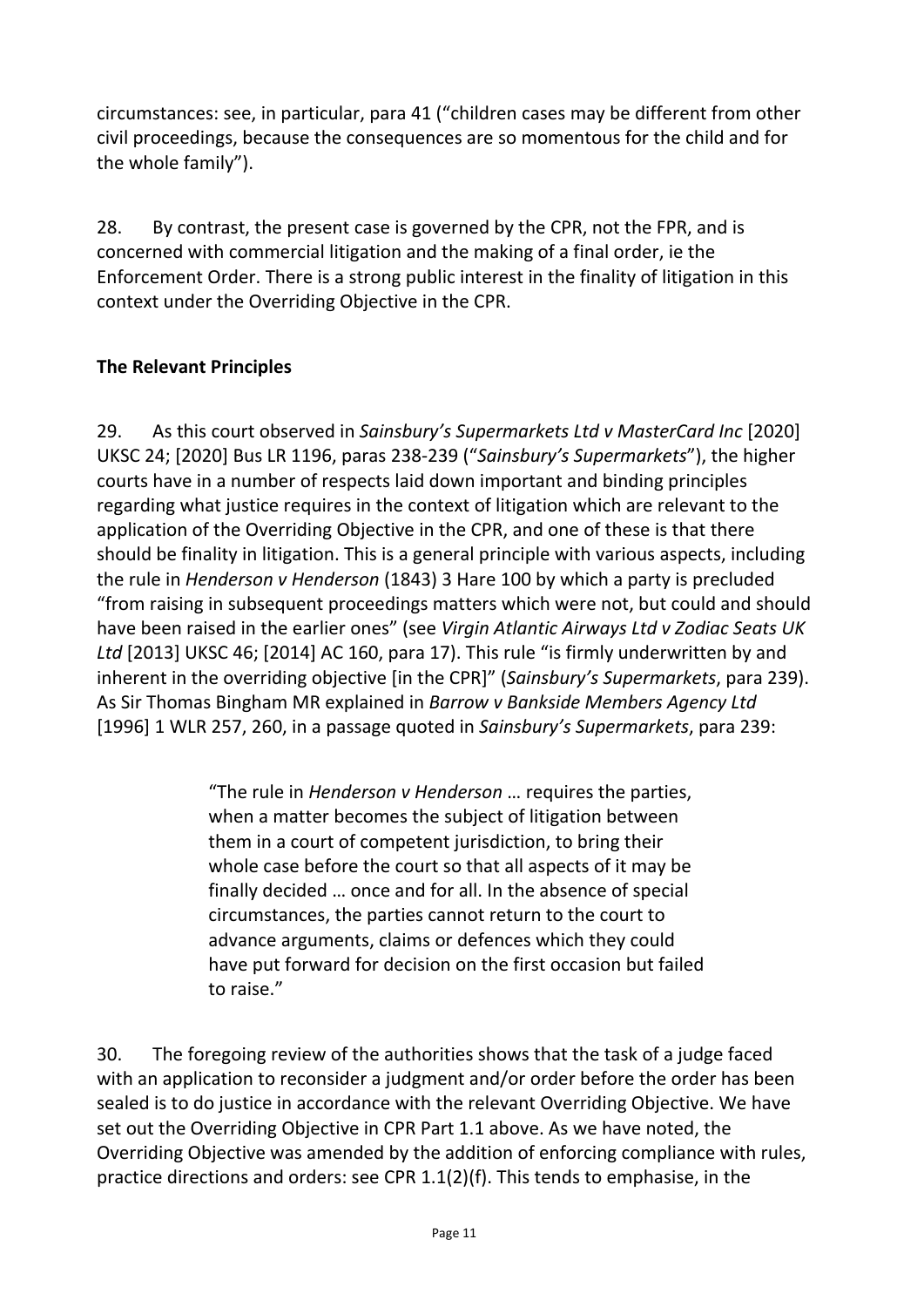present context, the importance of finality attaching to the hearing on 6 December 2019 and the Enforcement Order. It was because FAAN had failed to comply with the orders requiring it to provide the Guarantee that AIC returned to court to ask for the Enforcement Order to be made.

31. As stated in *Sainsbury's Supermarkets*, the Overriding Objective implicitly affirms and reinforces the long-standing principle of finality, which had been an objective of civil procedure for at least 175 years: see eg *Henderson v Henderson*. Litigation cannot be conducted at proportionate cost, with expedition, with an appropriate share of the court's resources and with due regard to the rules of procedure unless it is undertaken on the basis that a party brings his whole and best case to bear at the trial or other hearing when a matter in dispute is finally to be decided (subject only to appeal). As Lewison LJ said in *FAGE UK Ltd v Chobani UK Ltd*  [2014] EWCA Civ 5; [2014] FSR 29, at para 114:

> "The trial is not a dress rehearsal. It is the first and last night of the show."

In that respect we are in full agreement with Coulson LJ, in the Court of Appeal at para 50, when he said:

> "The principle of finality is of fundamental public importance … The successful party should not have to worry that something will subsequently come along to deprive him or her of the fruits of victory. The unsuccessful party cannot treat the judgment that has been handed down as some kind of rehearsal, and hurry away to come up with some new evidence or a better legal argument. … [T]here is a particular jurisdiction which permits a judge to change his or her order between the handing down of the judgment and the subsequent sealing of the order. But in most civil cases, the latter is an administrative function, and it would be wrong in principle to allow parties carte blanche to take advantage of an administrative delay to go back over the judgment or order and reargue the case before it is sealed. Hence it is a jurisdiction which needs to be carefully patrolled."

32. This means that, on receipt of an application by a party to reconsider a final judgment and/or order before the order has been sealed, a judge should not start from anything like neutrality or evenly-balanced scales. It will often be a useful mental discipline, reflective of the strength of the finality principle, for the judge to ask herself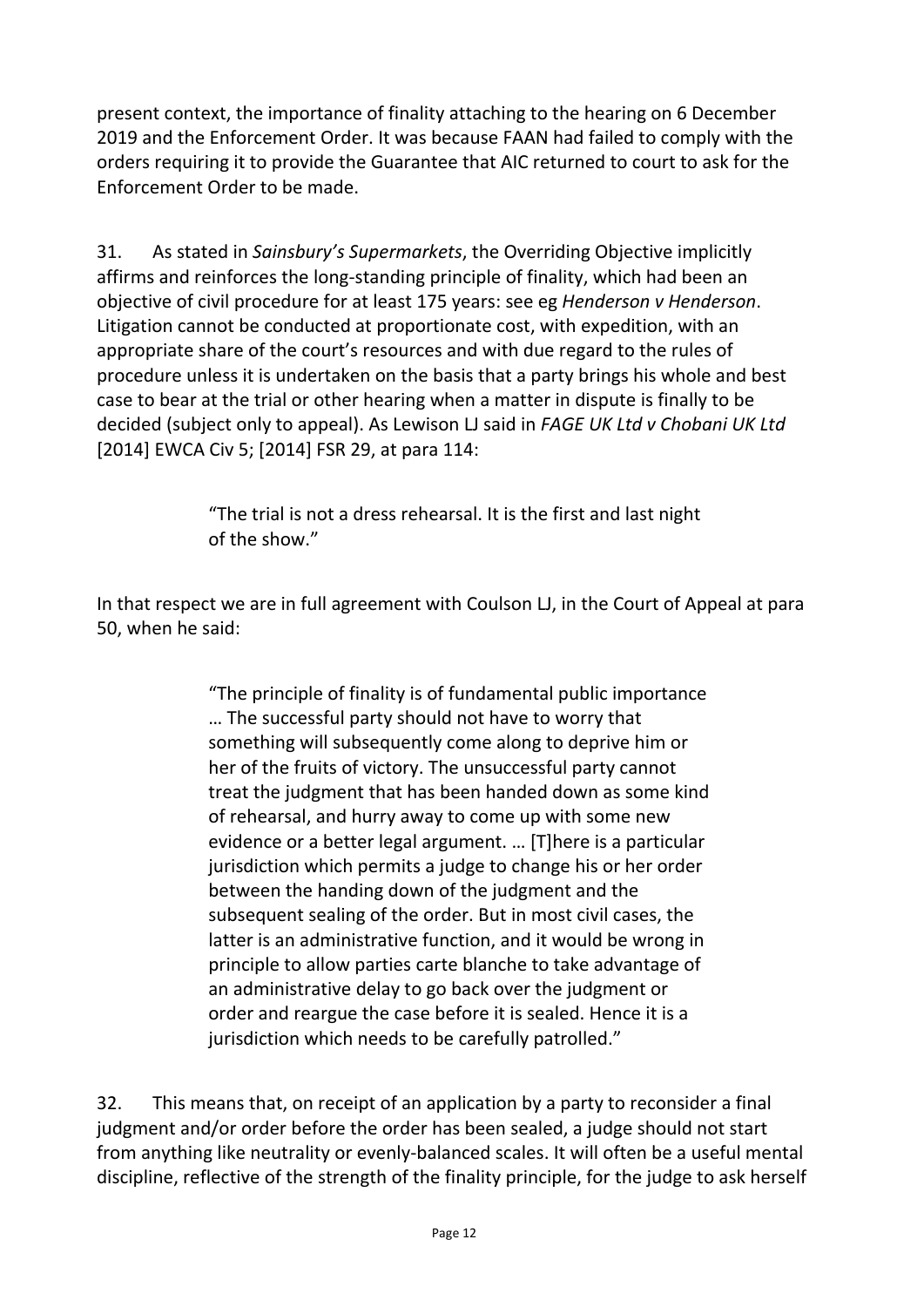whether the application should even be entertained at all before troubling the other party with it or giving directions for a hearing. It may be a perfectly appropriate judicial response just to refuse the application *in limine* after it has been received and read, if there is no real prospect that the application could succeed. Judges should not re-open proceedings just to allow debate on the point if it is already clear that the judgment or order should not be re-opened. That would defeat the Overriding Objective in the CPR that cases be decided "justly" and "at proportionate cost".

33. But that falls well short of any supposed rule of law or practice that such an application must always be addressed by a two-stage process, as the Court of Appeal decided. That would in our view be to impose a straitjacket upon the judicial exercise of a discretionary jurisdiction which is contrary to the way in which it was addressed in *Re L* and alien to the essentially flexible nature of the judge's task when weighing competing considerations of potentially limitless variety against each other. There may be cases where the judge cannot reliably gauge the weight of the factors put forward for the exercise of the discretion to depart from adherence to the finality principle without hearing submissions from both sides. There may be cases where (since the order already made is already enforceable) urgency requires an immediate *inter partes*  hearing with notice to both sides for a decision to be taken, rather than a protective stay pending the conduct of a two-stage process.

34. More fundamentally it may be impossible to disentangle the factors for and against departing from finality from those for and against the re-making of the order on the merits. The judge will in the end be faced with a single decision: do I set aside the order which I have already made and replace it with a different order? In our view the importance of the finality principle is better reflected in recognising that it will always (and especially in the case of a final order) be a weighty matter in the balance against making a different order, than in requiring slavish adherence to a two-stage process of analysis.

35. The weight to be given to the finality principle will inevitably vary, depending in particular upon the nature of the order already made, the type of hearing at the end of which it was made and the type of proceedings in which it was made. Leaving aside orders made on appeal, which lie outside the scope of this appeal and have already attracted their own jurisprudence (see, in particular, *Taylor v Lawrence* [2002] EWCA Civ 90; [2003] QB 528 and what is now CPR Part 52.30), finality is likely to be at its highest importance in relation to orders made at the end of a full trial. But other kinds of final order, which end the proceedings at first instance, will attract the finality principle to almost as great a degree. Case management and interim orders lie towards the other end of the scale, and indeed many reserve liberty to the parties to apply to vary or discharge the order, even after it has been sealed. But the finality principle cuts in, as Coulson LJ said, when the order is made, not merely when it is sealed. After the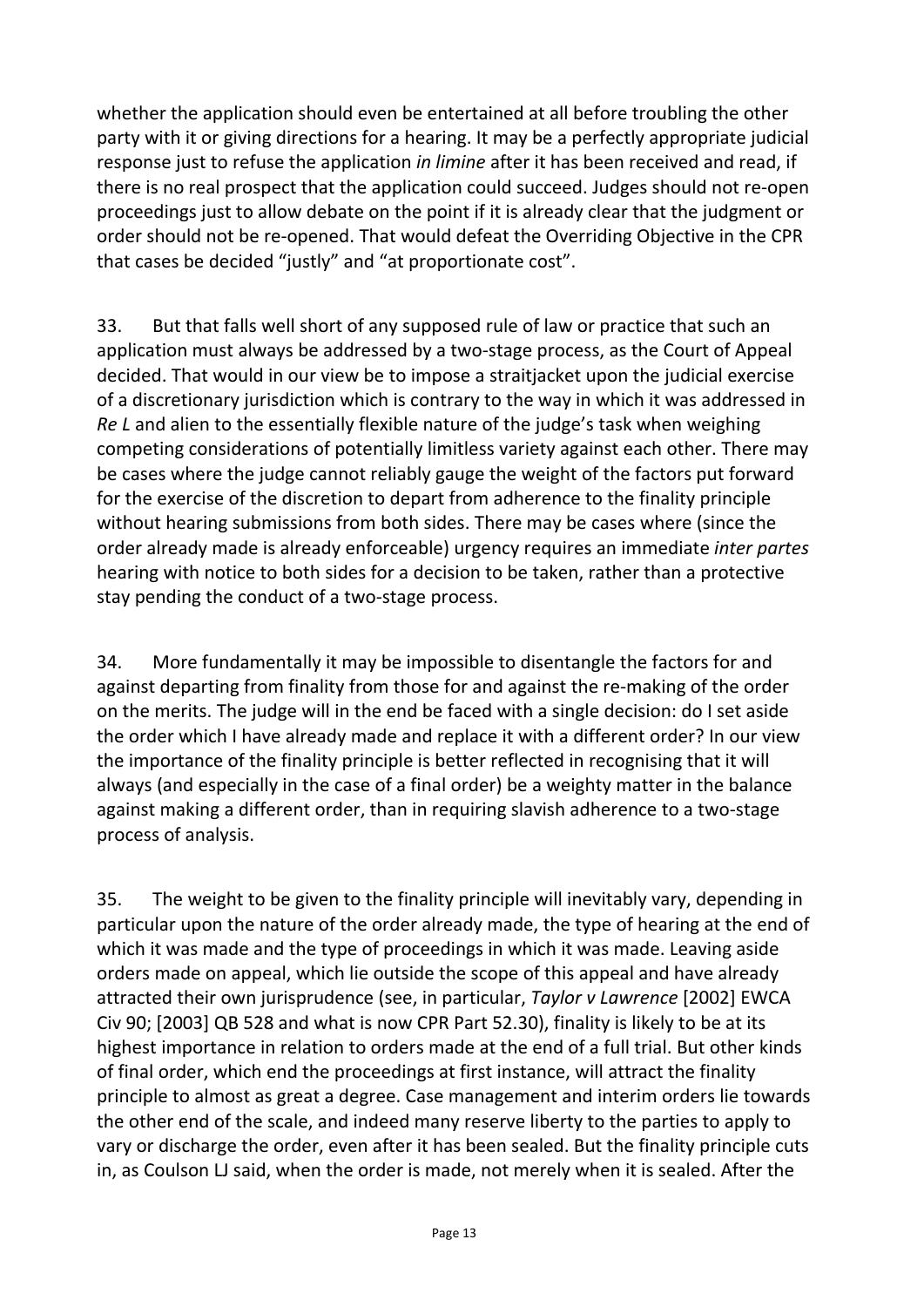order is sealed, the finality principle applies in a more absolute way, to put it beyond challenge in the court which made it, subject to any liberty to apply in the order, the application of the power in CPR Part 3.1(7) to vary or revoke it and the slip rule.

36. There is unlikely to be any particular magic in the word or phrase chosen to reflect the weight attributable to the finality principle in any decision whether to reopen a judgment and/or order before the order has been sealed, nor (which is the reverse of the coin) to describe the weight of the factor or factors which will be needed to prevail over the desirable adherence to finality. Although still in use in cases about reopening orders made on appeal under the *Taylor v Lawrence* jurisdiction and in the text of CPR Part 52.30(1) itself, the phrase "exceptional circumstances" has been subject to criticism in a variety of areas: see, eg, *Lawrence v Fen Tigers Ltd* [2014] UKSC 13; [2014] AC 822, para 119 (Lord Neuberger of Abbotsbury), referring to the judgment of this court in *Manchester City Council v Pinnock* [2010] UKSC 45; [2011] 2 AC 104, at para 51 (where the appropriateness of a test to depart from a standard position only in "very exceptional cases" was doubted); and, in the present context, *Robinson v Fernsby* [2003] EWCA Civ 1820, paras 94 (May LJ) and 120 (Peter Gibson LJ). Outside particular contexts where the ordinary outcome is specified to a high degree, the phrase fails to encapsulate anything other than unusualness with any useful precision. The fact that something is unusual or even very rare says little or nothing about its weight. "Strong", "weighty" or "compelling" are somewhat better, but still do not provide a definitive bright-line test.

37. It is not feasible to state such a test. An evaluative judgment has to be made, but it has to reflect and respect the importance in this context of the principle of finality. Structured forms of discretion, where a general discretionary power exists but the exercise of the discretion is governed by principles which accord priority and greater weight to some factors over others, arise quite often in the law: see, eg, the principles governing the grant of injunctive relief (*American Cyanamid Co v Ethicon Ltd*  [1975] AC 396; *Fourie v Le Roux* [2007] UKHL 1; [2007] 1 WLR 320, paras 16, 25 and 30) and the exercise of discretion regarding service out of the jurisdiction (*Spiliada Maritime Corpn v Cansulex Ltd* [1987] AC 460; *VTB Capital Plc v Nutritek International Corpn* [2013] UKSC 5; [2013] 2 AC 337). A judge exercising such a discretion will err in law if he or she does not act in accordance with the principles which govern that exercise. In other contexts, by contrast, a discretion may be more open-ended, such as in relation to ordinary case management decisions, and leave greater choice to the judge to decide the weight to be given to each factor.

38. The *Pinnock* case was concerned with an application by a local authority landlord to recover possession from an overstaying tenant and the power of a judge to refuse an order for possession if it would involve a disproportionate interference with the tenant's right to respect for his or her private and family life and his or her home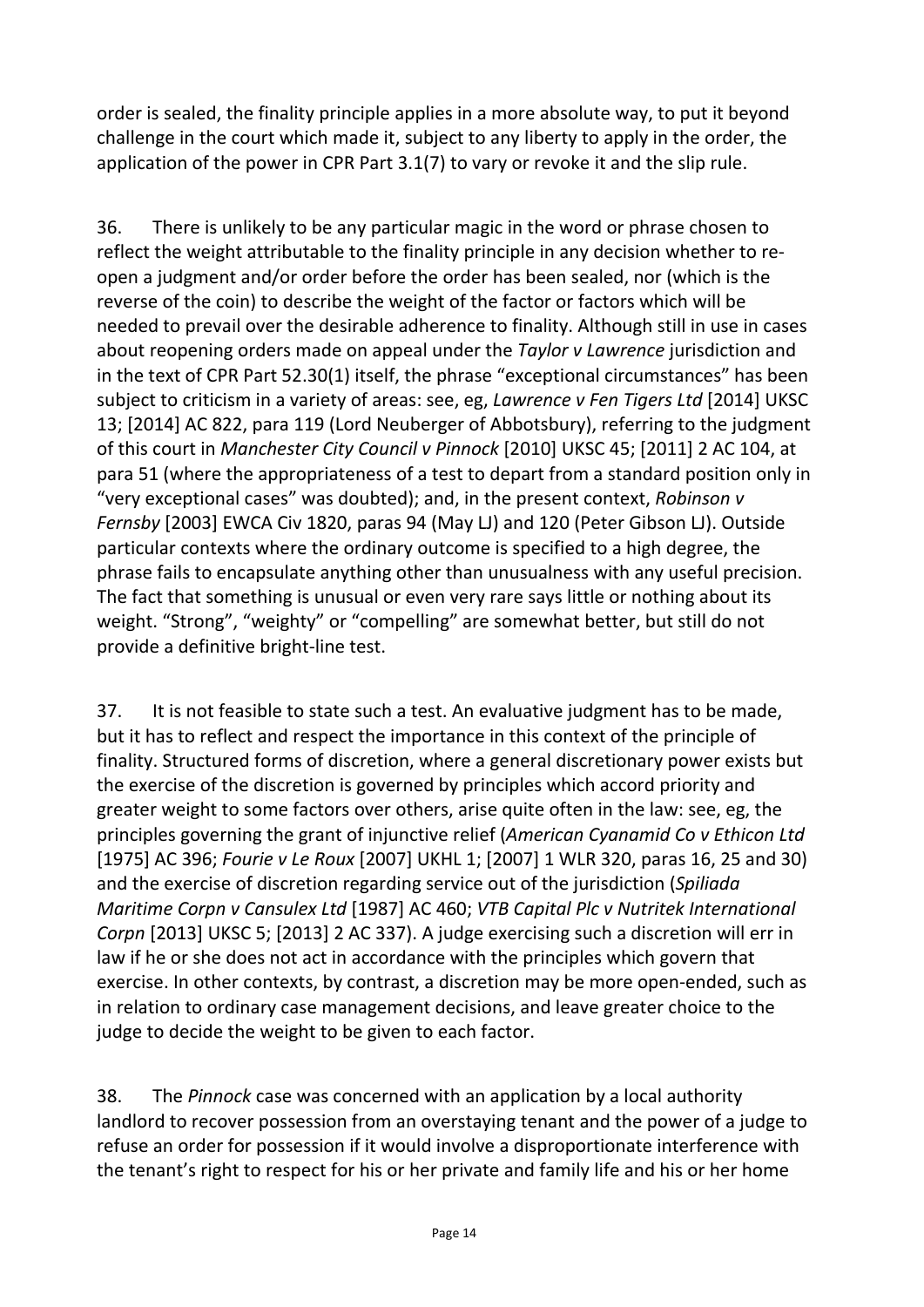under article 8 of the European Convention on Human Rights. In the assessment of proportionality, in which a number of factors could be relevant, this court emphasised the very considerable weight to be given to the local authority's property rights. It was not simply to be treated as one factor among many, all having more or less the same significance. In order to express this idea, rather than saying that an order for possession should be refused only in "very highly exceptional cases" (see para 51) the court instead spoke of the authority's property rights being, "in the absence of cogent evidence to the contrary, … a strong factor in support [of the making of such an order] … in the overwhelming majority of cases" (para 53) and a matter "of real weight" constituting "a very strong case" for the authority in favour of obtaining such an order (para 54).

39. In light of the importance of the finality principle in the present context, we consider that such formulae are appropriate to be used here. It is difficult to improve upon them. The question is whether the factors favouring re-opening the order are, in combination, sufficient to overcome the deadweight of the finality principle on the other side of the scales, together with any other factors pointing towards leaving the original order in place.

40. It would also be wrong to attempt to identify a list of factors *prima facie* qualifying for inclusion as being in principle sufficient to displace the finality principle. Subsequent cases will always reveal that the list has proved to be inadequate, and the peculiarities of the present case could hardly have been imagined in advance. Some, such as judicial change of mind, have already been the subject of analysis in the authorities, but even they are of widely variable weight. It is perhaps easier to advance factors that will have no significant weight, such as a desire by counsel to re-argue a point lost at trial in a different way.

#### **Did the Courts below apply the correct principles?**

41. Beginning with the Judge's analysis, we start by emphasising that hers was an *ex tempore* judgment given in circumstances of some urgency. SCB had already received a demand from AIC under the Guarantee. Lord Hoffmann's warning in *Piglowska v Piglowski* [1999] 1 WLR 1360, 1372, that the exigencies of daily court life are such that reasons for a judgment (in particular an unreserved judgment) will always be capable of having been better expressed is therefore well in point. As he said, an appellate court should resist the temptation to subvert the principle that they should not substitute their own discretion for that of the judge by a narrow textual analysis which enables them to claim that she misdirected herself. In this case the Judge directed herself by express reference to the passage in *Re L* set out above, and she mentioned the need to have regard to the Overriding Objective. She dealt expressly with AIC's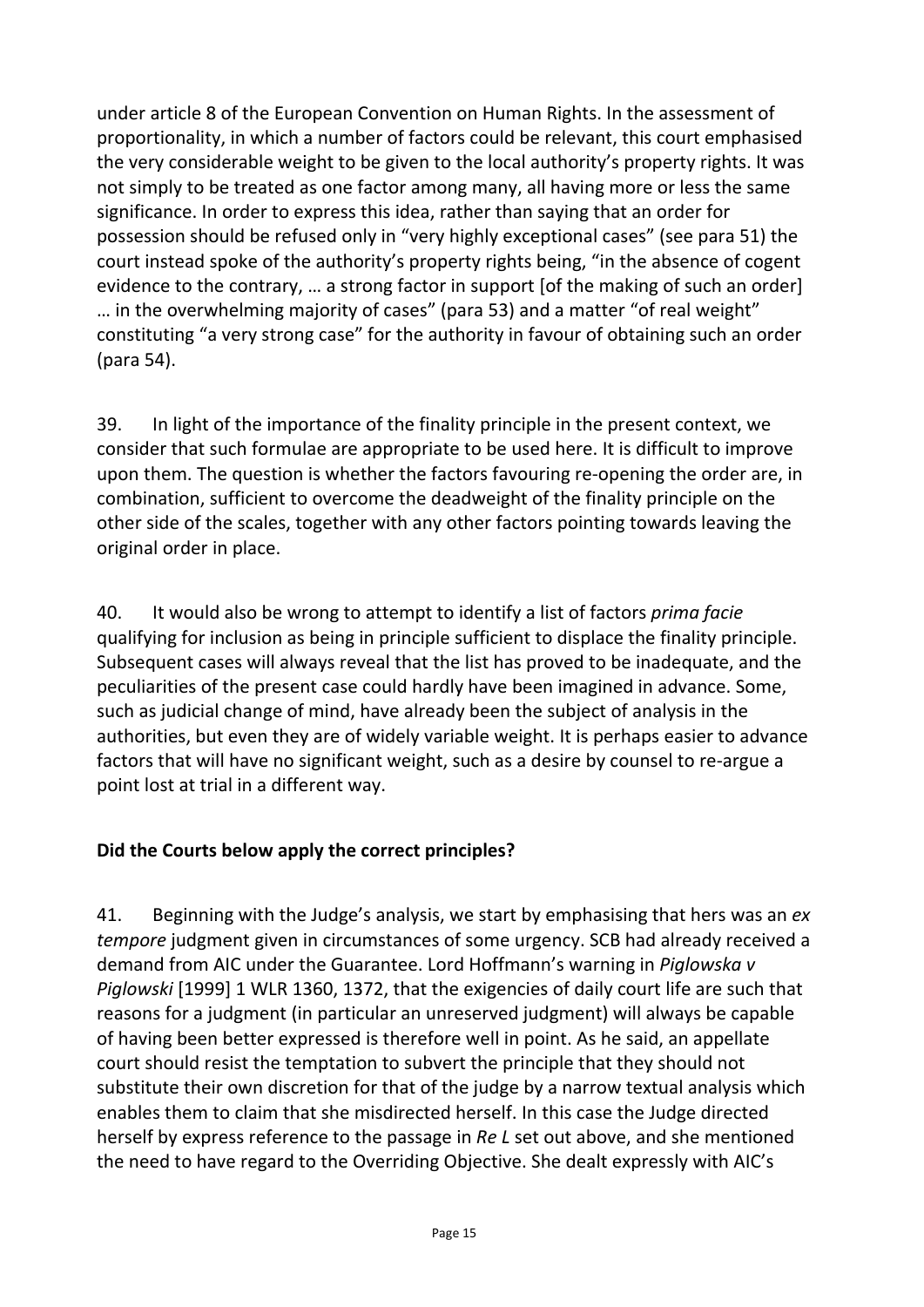submission that to re-open the Enforcement Order would be contrary to the principle of finality. Her response was that finality is only obtained when the order is sealed, and that every exercise of the jurisdiction to re-open an order before sealing "will inevitably erode, albeit only to a very limited extent, the principle of finality". It was, she said, "a question of balance" (para 25).

42. The Judge considered the reasons why FAAN failed to provide the Guarantee in time for the hearing on 6 December 2019. There can be no doubt that the reason for the delay was a highly relevant consideration in the exercise of the discretion to reopen the Enforcement Order. The Judge said that although there were matters which ought to have been better explained, such as why the Central Bank of Nigeria did not appear to have been approached to give its approval for the arrangements to provide the Guarantee until as late as 2 December 2019, in her view FAAN had provided sufficient and good reasons for the delays in the case.

43. The Court of Appeal did not consider that this was a sustainable assessment on the evidence. Coulson LJ observed that the Judge's reasoning on the issue of delay by FAAN was very cursory and in effect ignored the fact that the vast majority of the delay in taking steps to provide the Guarantee had occurred since August 2019, and no good explanation had been given for that. Instead, she had focused just on the last few days of the period of delay, in early December, and accepted that at that stage FAAN had been working hard to comply with the order regarding provision of the Guarantee. On the evidence there was no good explanation for the delay by FAAN in taking effective steps before then to ensure that the Guarantee was obtained in good time to comply with the orders which had been made.

44. We have no hesitation in rejecting, for reasons already given, the criticism of the Court of Appeal that the Judge did not apply a two-stage process to the question before her. There is no such legal or procedural requirement to do so, and it is clear that, from the outset, the Judge regarded the "windfall" factor, where AIC received both a right to enforce the Award and the Guarantee, as a strong reason for reopening the Enforcement Order.

45. But we do consider that a fair, even generous, reading of the judgment reveals that the Judge did not give the finality principle the central importance which it deserved, all the more so because the Enforcement Order constituted a final judgment for AIC on the claim which it had brought by its proceedings, subject only to appeal. The claim was for leave to enforce the Award, and that is exactly what the Enforcement Order provided. In our view the Judge's observation that finality is only achieved when an order is sealed, while literally true, rather misses the point, which is that finality should ordinarily follow the giving of judgment and the making of an order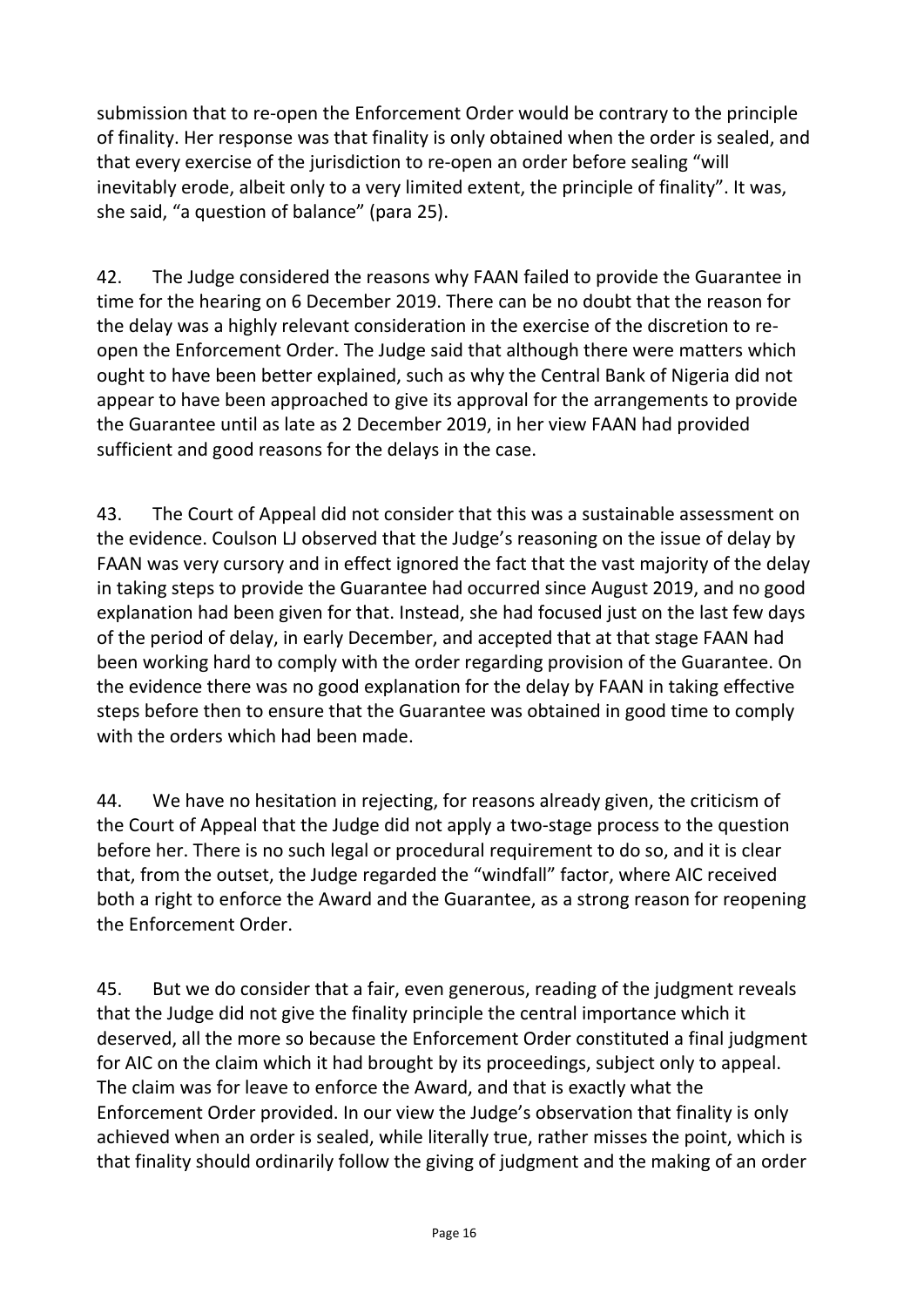in open court, whereupon it becomes immediately enforceable. Sealing is, as the Court of Appeal observed, only an administrative tail-piece, albeit it may also have the effect of excluding a discretion to review altogether. Equally her observation that every exercise of the jurisdiction involves an erosion of the finality principle, while also true, belies the importance of guarding against that erosion, as does her view that the erosion was only "to a very limited extent". Finally, her observation about balance suggests that she wrongly regarded the starting point, on an application to re-open, as consisting of an even balance, rather than one heavily loaded from the outset against the applicant.

46. We also consider that the Court of Appeal's criticism of the Judge's assessment of the important issue of delay is correct. AIC cross-applied for security, in response to FAAN's application to set aside the without notice order for enforcement, on 28 June 2019. FAAN should have appreciated that there was a risk that it would have to provide security at that stage, and started making the necessary preparations to provide it, if ordered, then. On 13 August 2019 the Judge specified that the Guarantee was required if FAAN was to resist an order for enforcement of the Award. In her comments on the issue of delay in her judgment of 13 December 2019, either the Judge was saying that she was satisfied that there was good reason for the delay in early December 2019 (in which case she failed to have regard to the earlier relevant period of delay) or she was saying that good reasons existed to explain the whole period of delay on FAAN's part from June and in particular from August 2019 (which was not an assessment reasonably open to her on the evidence). However one reads the Judge's judgment on this point, her assessment cannot be supported.

47. The Judge's supposed failure to carry out a two-stage analysis was, in the event, treated as a sufficient ground on its own for the Court of Appeal to have to re-exercise the discretion whether to set aside the Enforcement Order: see para 75. The Court of Appeal also considered that she had been wrong to treat the late provision of the Guarantee as a change of circumstances. Its view was that it was not, because the Guarantee had been promised in FAAN's evidence as (in short) coming soon and because it was provided late, in breach of a court order that it be provided earlier.

48. We respectfully disagree with the Court of Appeal about change of circumstances. The change fell to be measured by reference to what the Judge had been told at the hearing on 6 December 2019, namely that despite earlier evidence to the contrary, the Guarantee had not been provided and that, in the circumstances, counsel for FAAN did not consider that he could properly pursue an application for further time in which to provide it. And yet, a couple of hours later, no doubt to the considerable surprise of FAAN's counsel, the Guarantee had arrived, and a copy had been handed over to AIC, so that AIC had already demanded payment by the time of the hearing on 13 December. The fact that there had been a failure to comply with the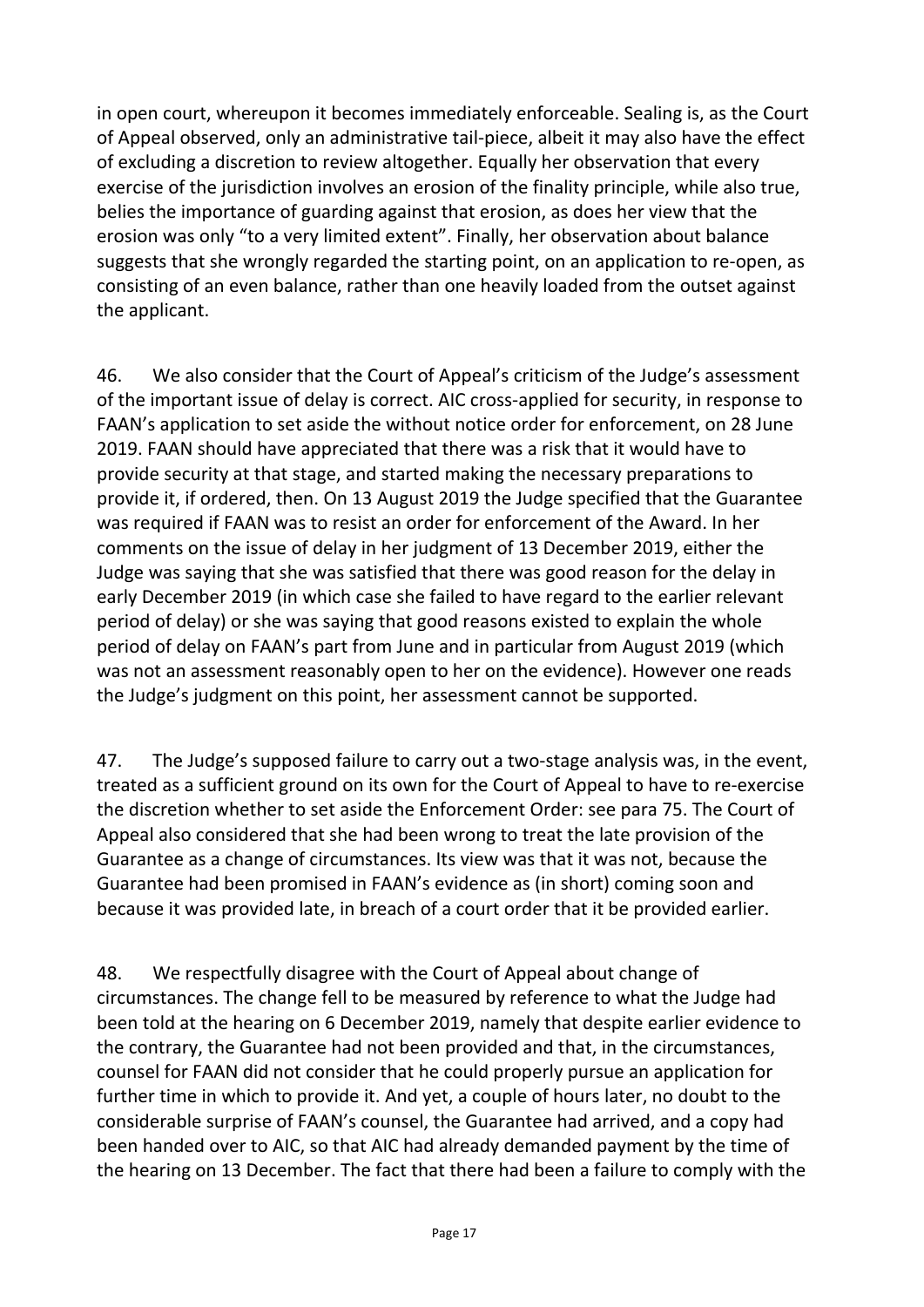condition in the earlier order to provide the Guarantee was no part of any change of circumstances, since that breach had occurred long before 6 December and the Judge knew all about it. What had changed was that the earlier order for provision of the Guarantee had, late on 6 December, been complied with, albeit belatedly.

49. Ordinarily a conclusion that the reasons for the setting aside by the Court of Appeal of the exercise of a judge's discretion were wrong would lead to the judge's order being reinstated. In the present case, however, we have also concluded, but for the further reasons already given, that the Judge's exercise of discretion was vitiated, essentially because of (i) her serious undervaluation of the finality principle as a factor pointing against re-opening the Enforcement Order and (ii) her erroneous assessment of the reasons for delay. We have also concluded that the Court of Appeal approached the re-exercise of the discretion on the basis of two errors of its own, first the need for a two-stage approach and secondly on the issue as to change of circumstances. The result is that it falls to this court to re-exercise the discretion afresh, unless uncertainties as to relevant facts require it to be remitted. But before we do, it is necessary to say something about relief from sanctions, a matter which featured in the analysis of both the Judge and of the Court of Appeal.

## **Relief from Sanctions**

50. The Judge's earlier order for the provision of the Guarantee, made on 17 September 2019, provided at paragraph 4 that if the Guarantee was not forthcoming by 29 October 2019 AIC should have liberty to apply to enforce the Award. It did not provide for an automatic right to enforce. The application made (successfully as it turned out) by AIC, heard on 6 December 2019, was an application to enforce the Award, made under that liberty to apply, because the Guarantee had not been provided by 29 October. FAAN's application, heard on the same day but effectively abandoned, was for an extension of time until 5 December to provide the Guarantee, a deadline which had already expired when the application came to be heard. Its application to set aside the Enforcement Order, in the form which succeeded before the Judge on 13 December 2019, extended the time for the provision of the Guarantee until 9 December (by which time it had been provided) and sought relief from sanctions, which was granted.

51. Both the Judge and the Court of Appeal treated the case as involving an application for relief from sanctions under CPR Part 3.9(1). For its part the Court of Appeal heavily criticised the Judge for numerous failings to take into account relevant matters about FAAN's delay in providing the Guarantee, whereas she had concluded that there had been "good reason" for that delay. It will be necessary to revisit the issues about delay when re-exercising the discretion, but we must first deal briefly with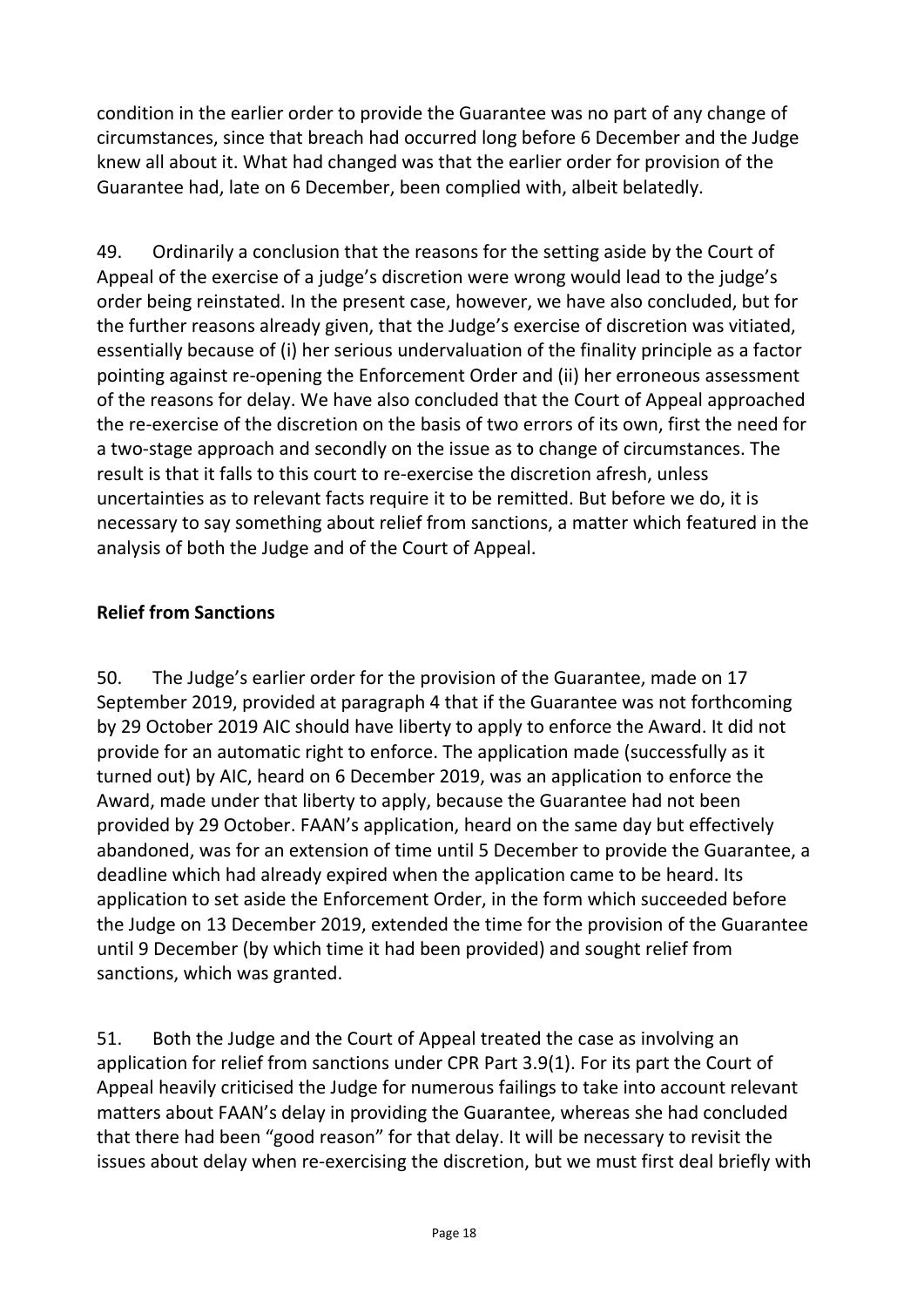an issue which only arose in the written cases before this court, namely whether this was really a sanctions situation at all. For FAAN it was submitted that a provision that, in default of provision of the Guarantee, AIC should only have leave to apply to enforce the Award is not in terms a sanction. It was a condition which, if not satisfied, left AIC free to proceed to obtain the final order which it sought by its arbitration claim form. Similarly, for AIC it was submitted that, where the whole basis for non-enforcement was the provision of the Guarantee, then the application for leave to enforce, in the absence of provision of the Guarantee, would be bound to be (as it turned out on 6 December) little more than a formality.

52. Regardless of form, it can be said that enforcement of the Award was in substance a sanction for non-provision of the Guarantee on time, as the Court of Appeal held. Although enforcement of the Award had since been made the subject of a final order on an application for leave to enforce, to set it aside now after late provision of the Guarantee would therefore involve, at least in substance or by way of close analogy, giving relief from sanctions.

53. It is not necessary to decide the question whether this is, technically, a relief from sanctions case for the resolution of this appeal. That is because, on any view, the main circumstance which caused FAAN to have to seek to set aside the Enforcement Order was its late provision of the Guarantee, thereby failing to comply with the condition in the court's order as to the time when it should have been provided. The result is that, because "the need … to enforce compliance with … orders" is a matter expressly required to be taken into account under CPR Part 3.9(1)(b) and, moreover, securing compliance with court orders is now part of the Overriding Objective in CPR Part 1.1, the principles laid down by the Court of Appeal in *Denton v TH White Ltd (De Laval Ltd, Part 20 defendant) (Practice Note)* [2014] EWCA Civ 906; [2014] 1 WLR 3926, which we discuss in para 55 below, are among those applicable to the re-exercise of the discretion which must now be undertaken by this court.

54. It is important that in applying CPR Part 3.9(1) directly or by analogy, regard should be had to the nature of the result or sanction against which relief is sought. In the present case, the Enforcement Order was a final order pronounced at the final hearing held on 6 December 2019, on full and fair notice to FAAN, to determine whether there were any grounds on which AIC should be denied the right to enforce the Award. The Judge having correctly determined that there were none and having given judgment for AIC and pronounced the Enforcement Order, the principle of finality applied with particular weight. The court was not involved with trying to regulate matters at an interim stage in the domestic proceedings, looking forward to a future trial.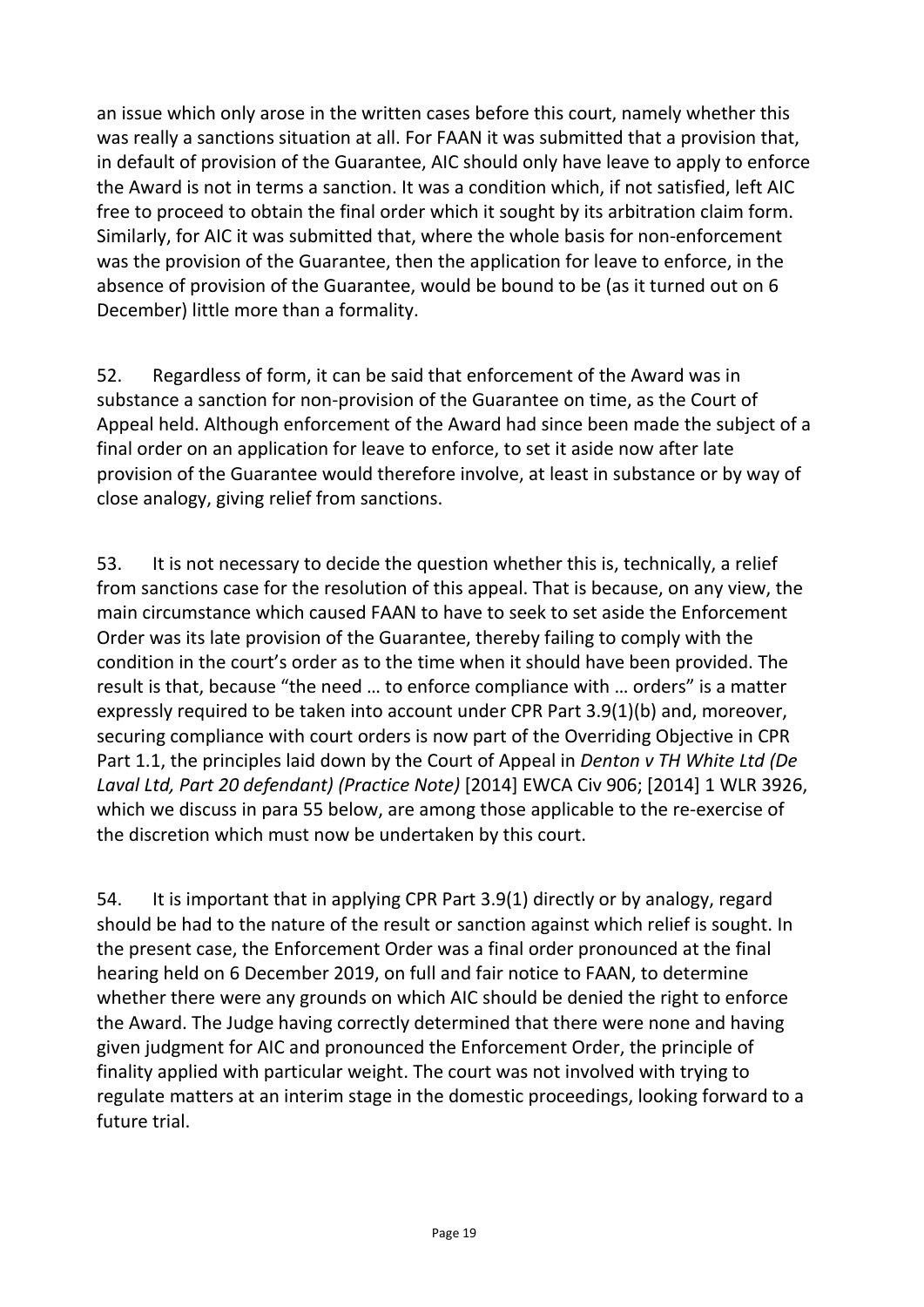55. The three stages of the analysis laid down by the Court of Appeal in the *Denton*  case are very well known: (i) examine the seriousness of the breach or failure to comply with the order; (ii) consider why it occurred and, in particular, whether there was good reason for the breach or failure to comply; and (iii) consider whether in all the relevant circumstances relief should be granted. The critical advance made in the *Denton* case was to make it plainer than had appeared to the profession after the earlier leading case of *Mitchell v News Group Newspapers Ltd (Practice Note)* [2013] EWCA Civ 1537; [2014] 1 WLR 795 that relief might nonetheless be granted at stage (iii) even if there had been a serious breach or failure to comply for which no good reason had been shown.

#### **Re-exercising the Discretion**

56. The failure of FAAN to produce the Guarantee as an answer to AIC's claim at the final stage of the domestic proceedings, with the result that a final judgment and final order were pronounced in AIC's favour, means that at stage (i) under the *Denton*  approach the failure to comply was very serious. At stage (ii), having regard to FAAN's failure from June 2019 to take effective steps to arrange for the Guarantee to be available in good time, there was no good reason for the failure to comply. The question, then, is whether at stage (iii) the circumstances are nonetheless such that FAAN should be granted relief in respect of the Enforcement Order.

57. It is axiomatic that a discretion of this kind must, if it calls to be re-exercised on appeal, be undertaken by reference to the facts as they now are rather than, if significantly different, as they were at the time when the discretion was originally (or last) exercised. It was originally exercised by the Judge in December 2019, and reexercised with the opposite result by the Court of Appeal in November 2020. In the meantime there has been one important change in the relevant circumstances. The Guarantee has been called *and paid*, so that AIC has now received US\$24m odd by way of partial enforcement of the Award. Meanwhile there has been limited progress in the Nigerian set-aside proceedings, and their final outcome remains uncertain, both in terms of time and content. If successful on this appeal FAAN seeks repayment of the Guarantee amount as reconstituted security.

58. We have concluded that FAAN's appeal should succeed, but only in part. That is that the Enforcement Order as re-made by the Court of Appeal should be set aside, that AIC's application for leave to enforce the Award should be again adjourned to await the outcome of the proceedings in Nigeria, with liberty to apply if they do not progress, but that AIC should be entitled to retain the proceeds of the enforcement of the Guarantee in the meantime. Our reasons follow.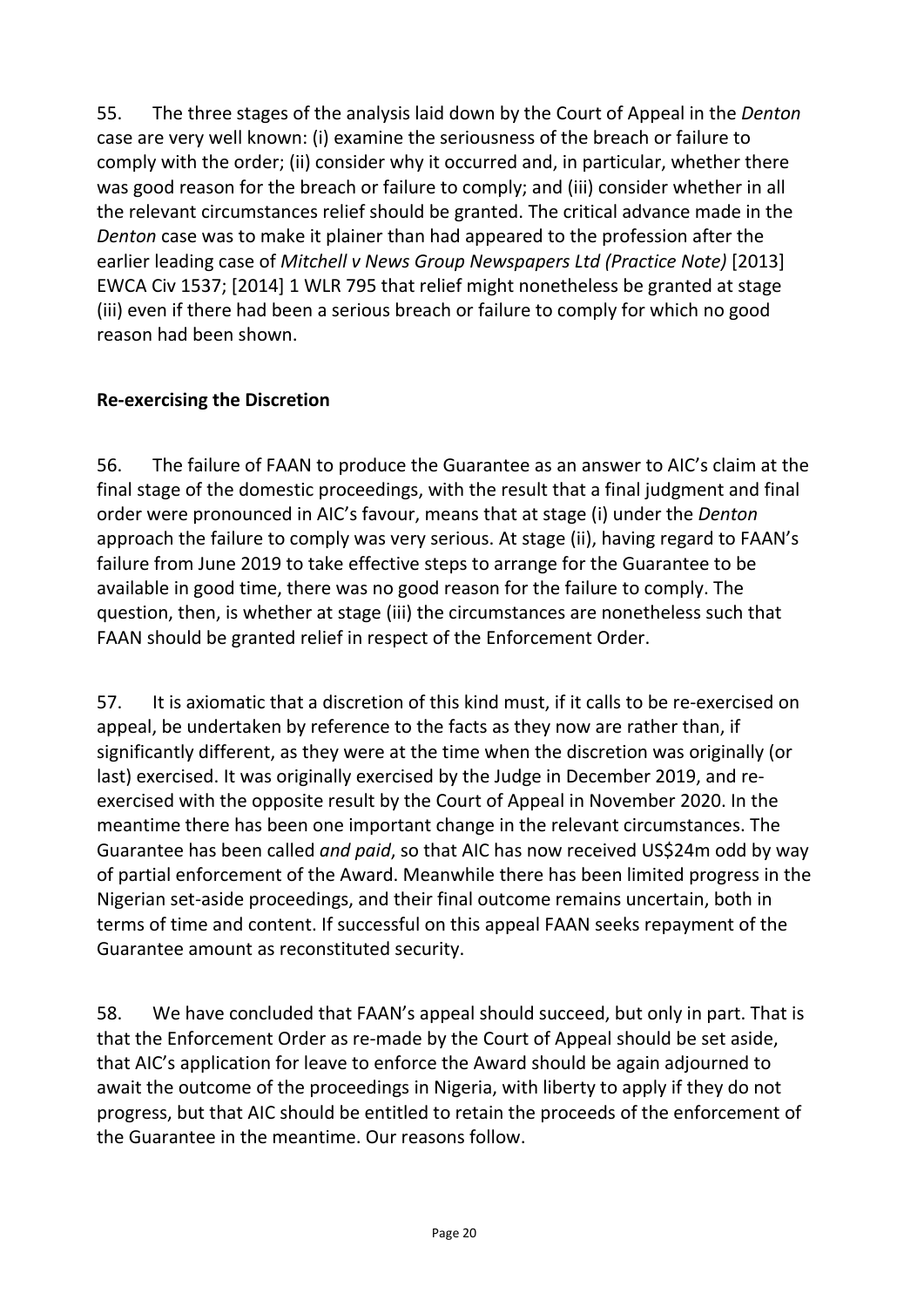59. There are two large factors weighing in the scales against the re-opening of the Enforcement Order. The first is the finality principle and the second is the delay in providing the Guarantee in breach of the court's order. As to the first we have already concluded that the Enforcement Order was a final judgment to which, although there had not been a full trial or even serious opposition on 6 December 2019 to it being made, the finality principle applies with almost full force. It is true that FAAN communicated its intention to seek to reopen the Enforcement Order during working hours on the same day as it had been made, but since that came after the conclusion of the final hearing to decide whether AIC should be granted the relief which it sought in its arbitration claim form and the pronouncement of the Enforcement Order in AIC's favour, the derogation from the finality principle which FAAN was seeking was already serious.

60. As for the delay in providing the Guarantee, as indicated above we do not agree with the Judge's conclusion that there was good reason for it, nor with her reasoning for reaching that conclusion. As we have said, from June 2019 FAAN should have appreciated that there was a risk that it would have to provide security and started making the necessary preparations. The Judge's decision that security should be provided, in a form to be agreed, was made and communicated to the parties on 13 August. On 17 September she set the deadline for provision of the Guarantee by 29 October. It then took over two weeks before FAAN explained the position to the Attorney General of Nigeria on 2 October, and almost a further two weeks before raising the matter with the Ministry of Finance, on 15 October. It was only on 29 October, the final day for the provision of the Guarantee that FAAN made an unequivocal request to the Ministry of Finance for the requisite funds, while at the same time making a last-minute application to the Court of Appeal for a stay while its application for permission to appeal was pending. The stay was granted but permission to appeal refused on 11 November, whereupon FAAN made another last-minute application for an extension to 5 December. Only on 2 December did the Finance Ministry ask the Central Bank of Nigeria to arrange the Guarantee, following which it was quickly provided.

61. FAAN's evidence about the seeking of the Guarantee failed to explain why nothing had been done during the period from June until the end of September, or why a process which, once the Finance Ministry initiated it took only four days, had not been set in motion weeks, if not months, earlier. All in all, the delay amounted to a serious failure to comply with the court's order for the provision of the Guarantee for which no good reason has been provided.

62. Nonetheless the fact that the Guarantee was provided to AIC within a couple of hours of the making of the Enforcement Order was an important change in circumstances. The Judge had on 13 August 2019 made the critical decision that AIC's